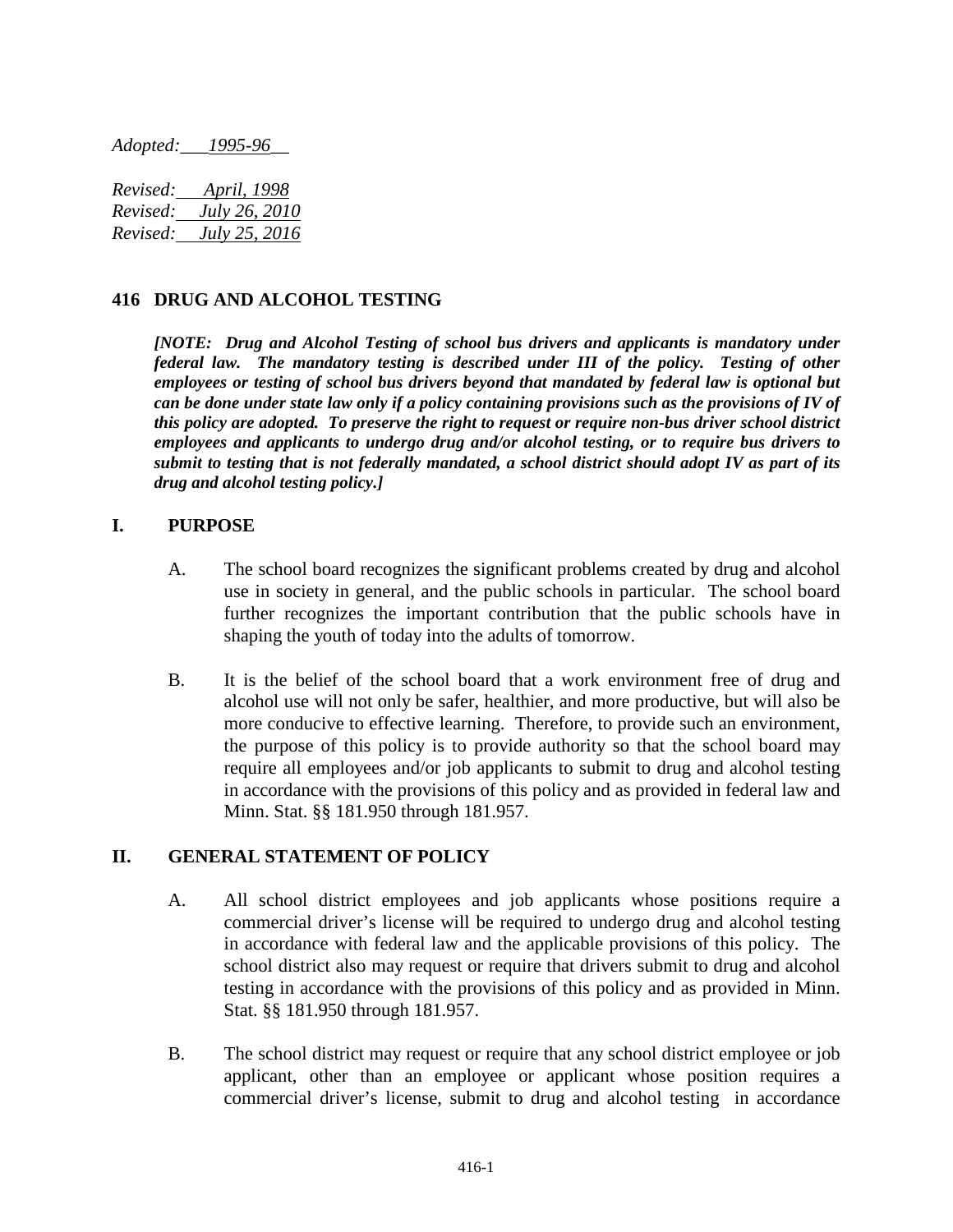with the provisions of this policy and as provided in Minn. Stat. §§ 181.950 through 181.957.

- C. The use, possession, sale, purchase, transfer, or dispensing of any drugs not medically prescribed, including medical cannabis, regardless of whether it has been prescribed for the employee, is prohibited on school district property (which includes school district vehicles), while operating school district vehicles or equipment, and at any school-sponsored program or event. Use of drugs which are not medically prescribed, including medical cannabis, regardless of whether it has been prescribed for the employee, is also prohibited throughout the school or work day, including lunch or other breaks, whether or not the employee is on or off school district property. Employees under the influence of drugs which are not medically prescribed are prohibited from entering or remaining on school district property.
- D. The use, possession, sale, purchase, transfer, or dispensing of alcohol is prohibited on school district property (which includes school district vehicles), while operating school district vehicles or equipment, and at any school-sponsored program or event. Use of alcohol is also prohibited throughout the school or work day, including lunch or other breaks, whether or not the employee is on or off school district property. Employees under the influence of alcohol are prohibited from entering or remaining on school district property.
- E. Any employee who violates this section shall be subject to discipline which includes, but is not limited to, immediate suspension without pay and immediate discharge.

## **III. DRUG AND ALCOHOL TESTING FOR SCHOOL BUS DRIVERS**

## A. General Statement of Policy

All persons subject to commercial driver's license requirements shall be tested for alcohol, marijuana (including medical cannabis), cocaine, amphetamines, opiates (including heroin), and phencyclidine (PCP), pursuant to federal law. Drivers who test positive for alcohol or drugs shall be subject to disciplinary action, which may include termination of employment.

## B. Definitions.

1. "Actual Knowledge" means actual knowledge by the school district that a driver has used alcohol or controlled substances based on: (a) direct observation of the employee's use (not observation of behavior sufficient to warrant reasonable suspicion testing); (b) information provided by a previous employer; (c) a traffic citation; or (d) an employee's admission,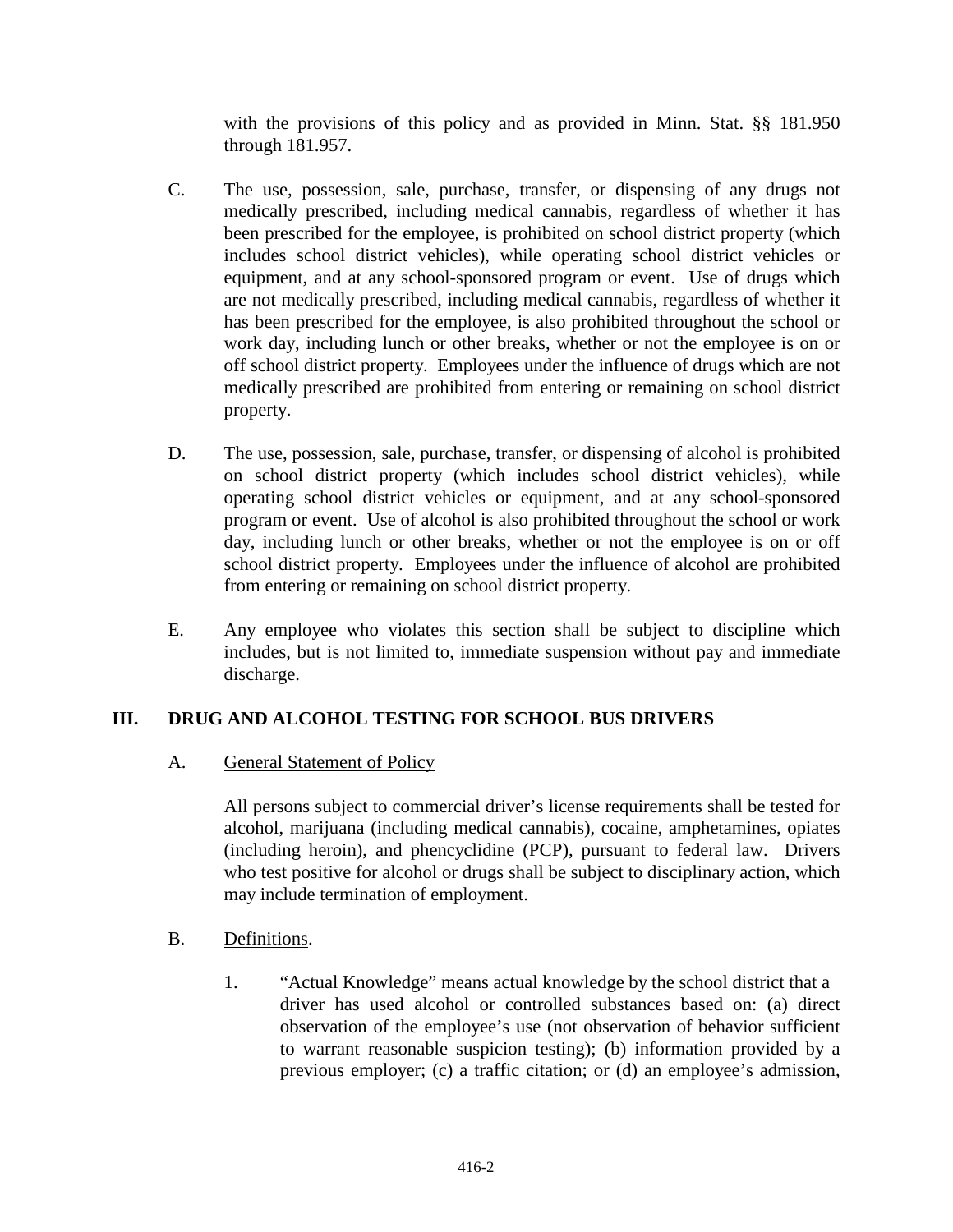except when made in connection with a qualified employee self-admission program.

- 2. "Alcohol Screening Device" (ASD) means a breath or saliva device, other than an Evidential Breath Testing Device (EBT), that is approved by the National Highway Traffic Safety Administration and placed on its Conforming Products List for such devices.
- 3. "Breath Alcohol Technician" (BAT) means an individual who instructs and assists individuals in the alcohol testing process and who operates the Evidential Breath Testing Device (EBT).
- 4. "Commercial motor vehicle" (CMV) includes a vehicle which is designed to transport 16 or more passengers, including the driver.
- 5. "Designated Employer Representative" (DER) means a designated school district representative authorized to take immediate action to remove employees from safety-sensitive duties, to make required decisions in the testing and evaluation process, and to receive test results and other communications for the school district.
- 6. "Department of Transportation, (DOT) means United States Department of Transportation.
- 7. "Driver" is any person who operates a CMV, including full-time, regularly employed drivers, casual, intermittent or occasional drivers, leased drivers, and independent owner-operator contractors.
- 8. "Evidential Breath Testing Device" (EBT) means an EBT approved by the National Highway Traffic Safety Administration for the evidentiary testing of breath for alcohol concentration and placed on its Conforming Products List for such devices.
- 9. "Medical Review Officer" (MRO) means a licensed physician responsible for receiving and reviewing laboratory results generated by the school district's drug testing program and for evaluating medical explanations for certain drug tests.
- 10. "Refusal to Submit" (to an alcohol or controlled substances test) means that a driver: (a) fails to appear for any test within a reasonable time, as determined by the school district, consistent with applicable DOT regulations, after being directed to do so; (b) fails to remain at the testing site until the testing process is complete; (c) fails to provide a urine specimen or an adequate amount of saliva or breath for a DOT drug or alcohol test; (d) fails to permit the observation or monitoring of the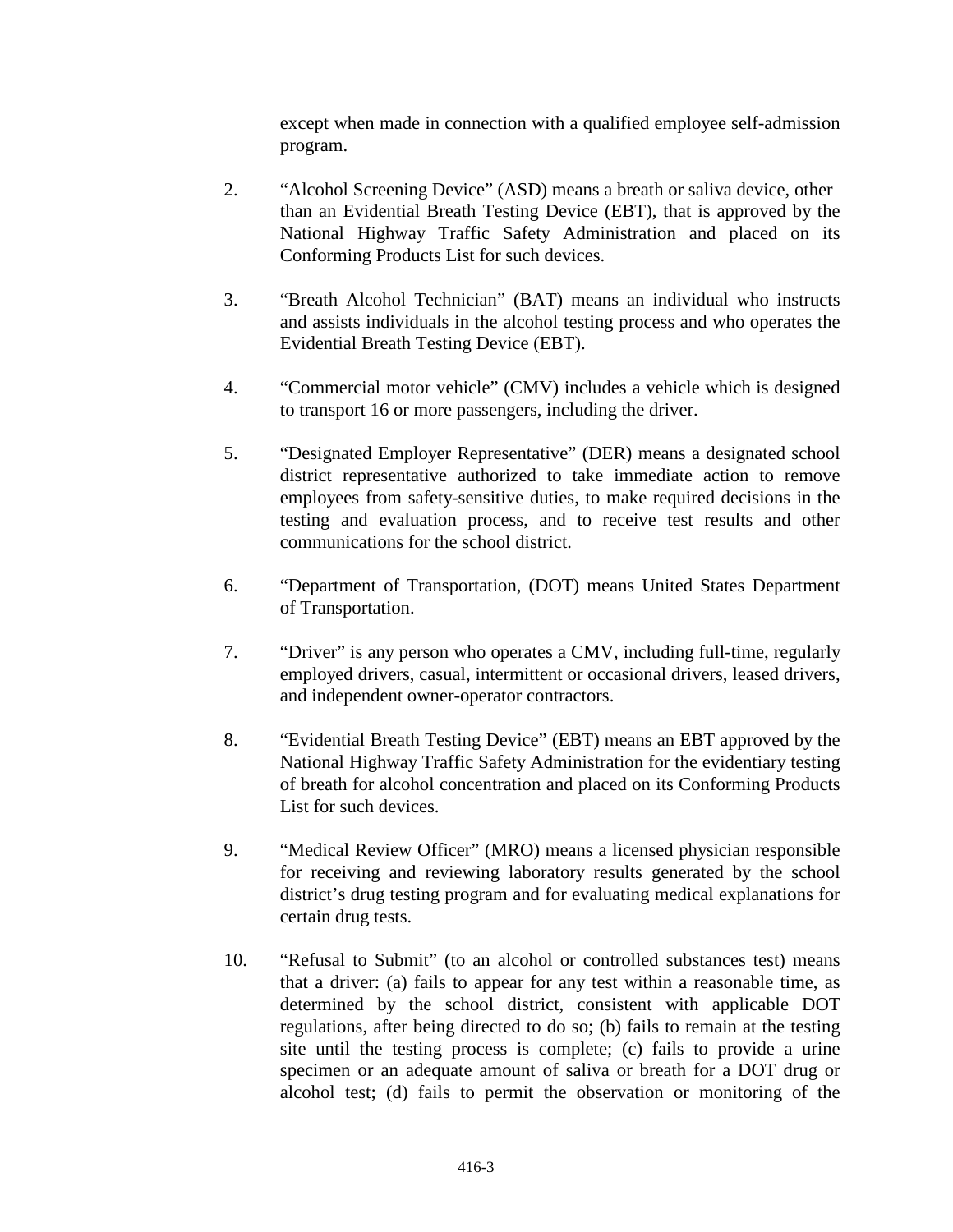driver's provision of a specimen in the case of a directly observed or monitored collection in a drug test; (e) fails to provide a sufficient breath specimen or sufficient amount of urine when directed and determination has been made that no adequate medical explanation for the failure exists; (f) fails or declines to take an additional test as directed; (g) fails to undergo medical examination or evaluation, as directed by the Medical Review Officer or the Designated Employer Representative; (h) fails to cooperate with any part of the testing process (e.g., refuses to empty pockets when so directed by the collector, behaves in a confrontational way that disrupts the collection process, fails to sign the certification on the forms); or (i) is reported by the Medical Review Officer as having verified adulterated or substituted test result. An applicant who fails to appear for a pre-employment test, who leaves the testing site before the pre-employment testing process commences, or who does not provide a urine specimen because he or she has left before it commences is not deemed to have refused to submit to testing.

- 11. "Safety-sensitive functions" are on-duty functions from the time the driver begins work or is required to be in readiness to work until relieved from work, and include such functions as driving, loading and unloading vehicles, or supervising or assisting in the loading or unloading of vehicles, servicing, repairing, obtaining assistance to repair, or remaining in attendance during the repair of a disabled vehicle.
- 12. "Screening Test Technician" (STT) means anyone meeting the requirements for a BAT who may act as an STT, provided that the individual has demonstrated proficiency in the operation of non-evidential screening devices (approved for use in lieu of EBTs to perform screening tests).
- 13. "Substance Abuse Professional" (SAP) means a licensed physician medical doctor or doctor of osteopathy) or a licensed or certified psychologist, social worker, employee assistance professional, or a addition counselor (certified by the National Association of Alcoholism and Drug Abuse Counselors Certification Commission or the International Certification Reciprocity Consortium/Alcohol & Other Drug Abuse). All must have knowledge of and clinical experience in the diagnosis and treatment of alcohol and controlled substances-related disorders.
- C. Policy and Educational Materials.

*[NOTE: The federal regulations require that school districts provide materials to bus drivers explaining the school district's policies and procedures and the federal requirements with respect to the mandatory drug and alcohol testing of bus drivers. 49 C.F.R. § 382.601. Almost all of the required information is contained within this*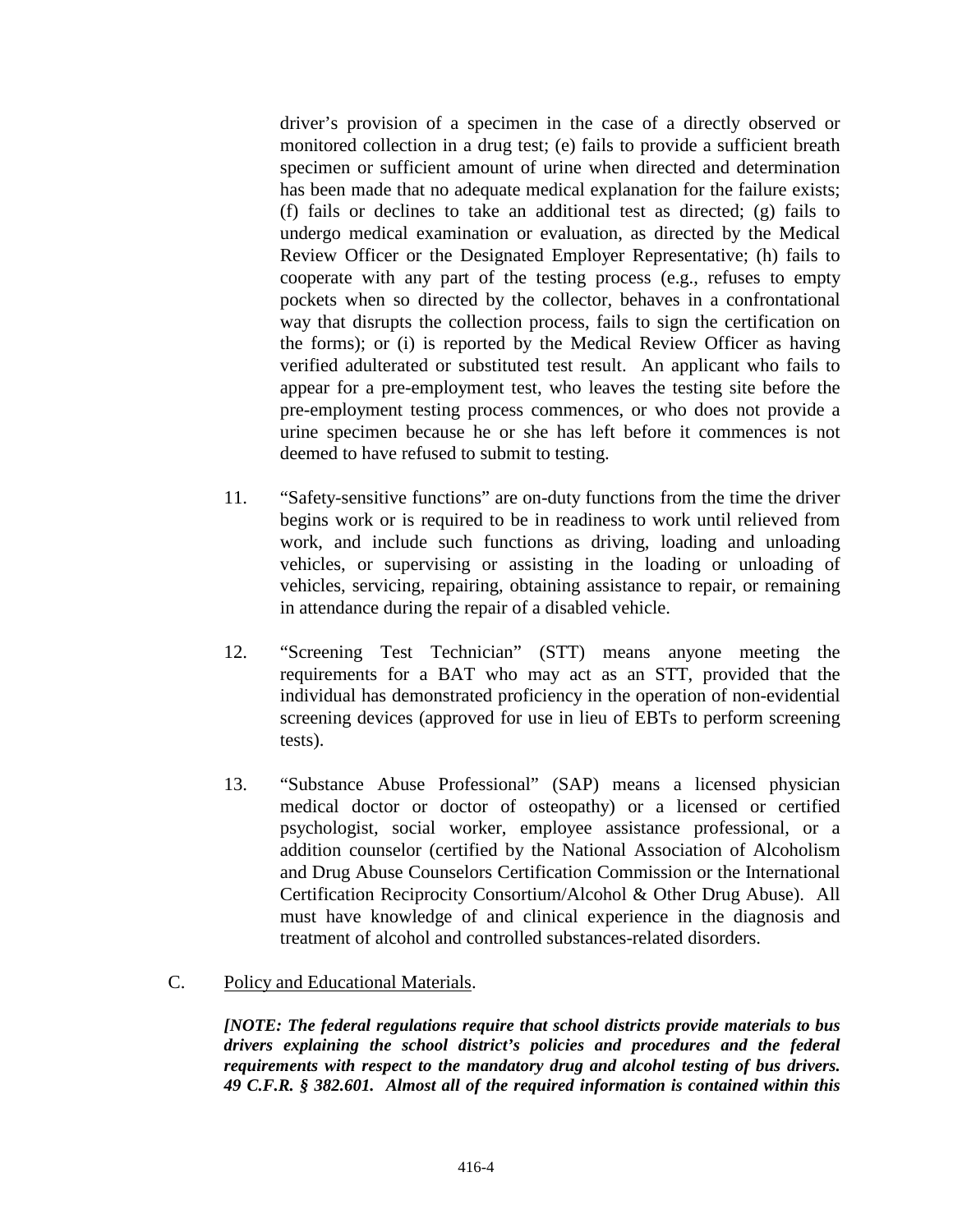### *model policy. Additional materials to be provided to employees are described in paragraph 2 of this Section C.]*

- 1. The school district shall provide a copy of this policy and procedures to each driver prior to the start of its alcohol and drug testing program and to each driver subsequently hired or transferred into a position requiring driving of a CMV.
- 2. The school district shall provide to each driver information concerning the effects of alcohol and controlled substances use on an individual's health, work, and personal life; signs and symptoms of an alcohol or drug problem; and available methods of intervening when an alcohol or drug problem is suspected, including confrontation, referral to an employee assistant program, and/or referral to management.
- 3. The school district shall provide written notice to representatives of employee organizations that the information described above is available.
- 4. The school district shall require each driver to sign a statement in the form of Attachment A certifying that he or she has received a copy of the policy and materials. The school district will maintain the original signed certificate and will provide a copy to the driver if the driver so requests.

*[NOTE: The federal regulations require a school district to obtain a signed statement from each driver certifying that he or she has received a copy of these materials. 49 C.F.R. § 382.601(d). The original signed certificate must be maintained by the school district and a copy may be provided to the driver.]*

D. Alcohol and Controlled Substances Testing Program Manager

*[NOTE: School districts are required by the federal regulations to designate a person to answer driver questions about the policy and the education materials described in Section C above and to notify the drivers of the designation. 49 C.F.R. § 382.601(b)(1).]*

- 1. The program manager will coordinate the implementation, direction, and administration of the alcohol and controlled substances testing policy for bus drivers. The program manager is the principal contact for the collection site, the testing laboratory, the MRO, the BAT, the SAP, and the person submitting to the test. Employee questions concerning this policy shall be directed to the program manager.
- 2. The school district shall designate a program manager and provide written notice of the designation to each driver along with this policy.
- E. Specific Prohibitions for Drivers.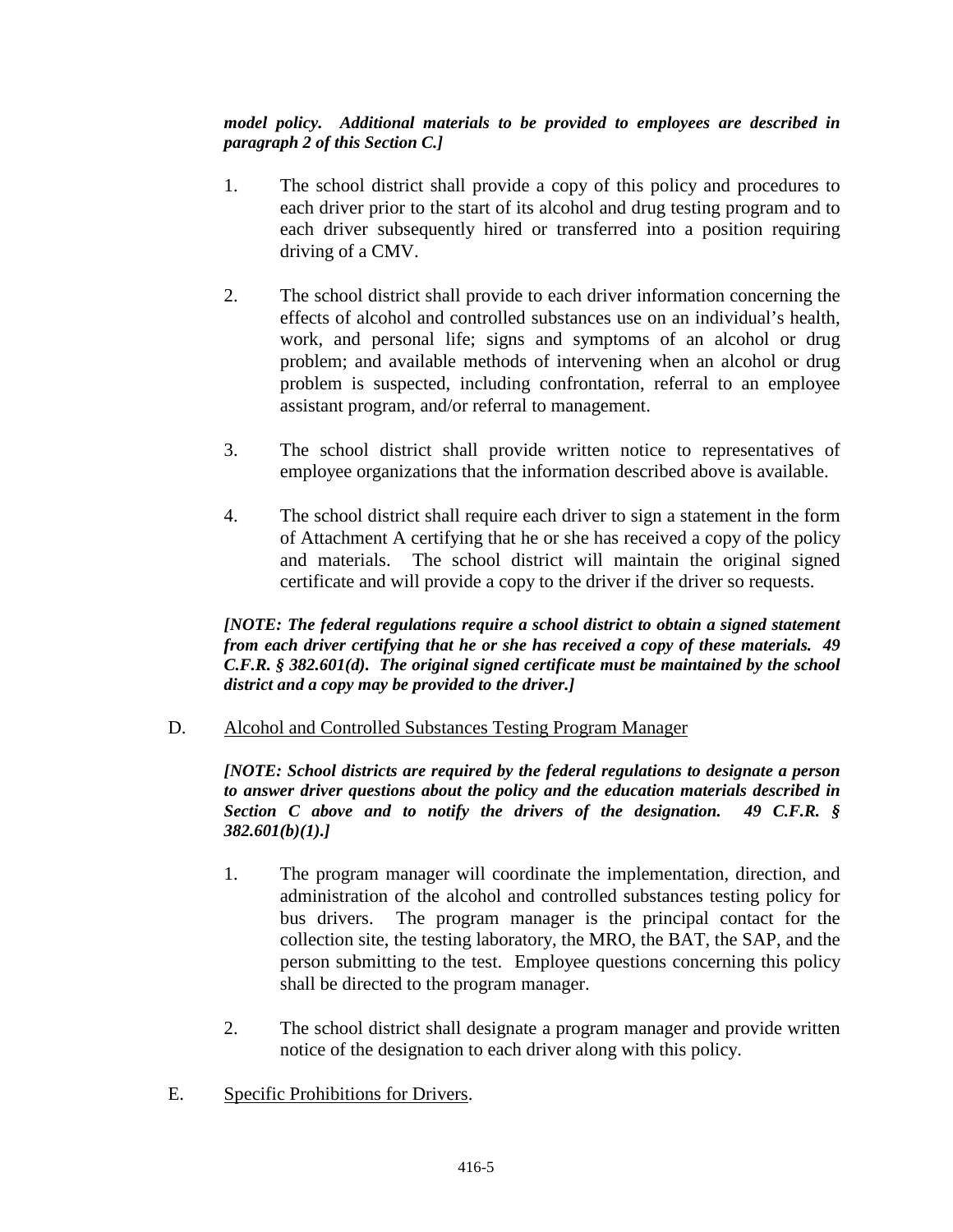### *[NOTE: The specific prohibitions for drivers are contained, in large part, in 49 C.F.R. §§ 382.201-382.215.]*

- 1. Alcohol Concentration. No driver shall report for duty or remain on duty requiring the performance of safety-sensitive functions while having an alcohol concentration of 0.04 or greater. Drivers who test greater than 0.04 will be taken out of service and will be subject to evaluation by a professional and retesting at the driver's expense.
- 2. Alcohol Possession. No driver shall be on duty or operate a CMV while the driver possesses alcohol.
- 3. On-Duty Use. No driver shall use alcohol while performing safetysensitive functions.
- 4. Pre-Duty Use. No driver shall perform safety-sensitive functions within four (4) hours after using alcohol.
- 5. Use Following an Accident. No driver required to take a post-accident test shall use alcohol for eight (8) hours following the accident or until he/she undergoes a post-accident alcohol test, whichever occurs first.
- 6. Refusal to Submit to a Required Test. No driver shall refuse to submit to an alcohol or controlled substances test required by post-accident, random, reasonable suspicion, return-to-duty, or follow-up testing requirements. A verified adulterated or substituted drug test shall be considered a refusal to test.
- 7. Use of Controlled Substances. No driver shall report for duty or remain on duty requiring the performance of safety-sensitive functions when the driver uses any controlled substance, except when the use is pursuant to instructions (which have been presented to the school district) from a licensed physician who has advised the driver that the substance does not adversely affect the driver's ability to safely operate a Commercial Motor Vehicle. Controlled substance includes medical cannabis, regardless of whether the driver is enrolled in the state registry program.
- 8. Positive Test for Controlled Substance. No driver shall report for duty, remain on duty, or perform a safety-sensitive function if the driver tests positive for controlled substances, including medical cannabis.
- 9. General Prohibition. Drivers are also subject to the general policies and procedures of the school district which prohibit the possession, transfer,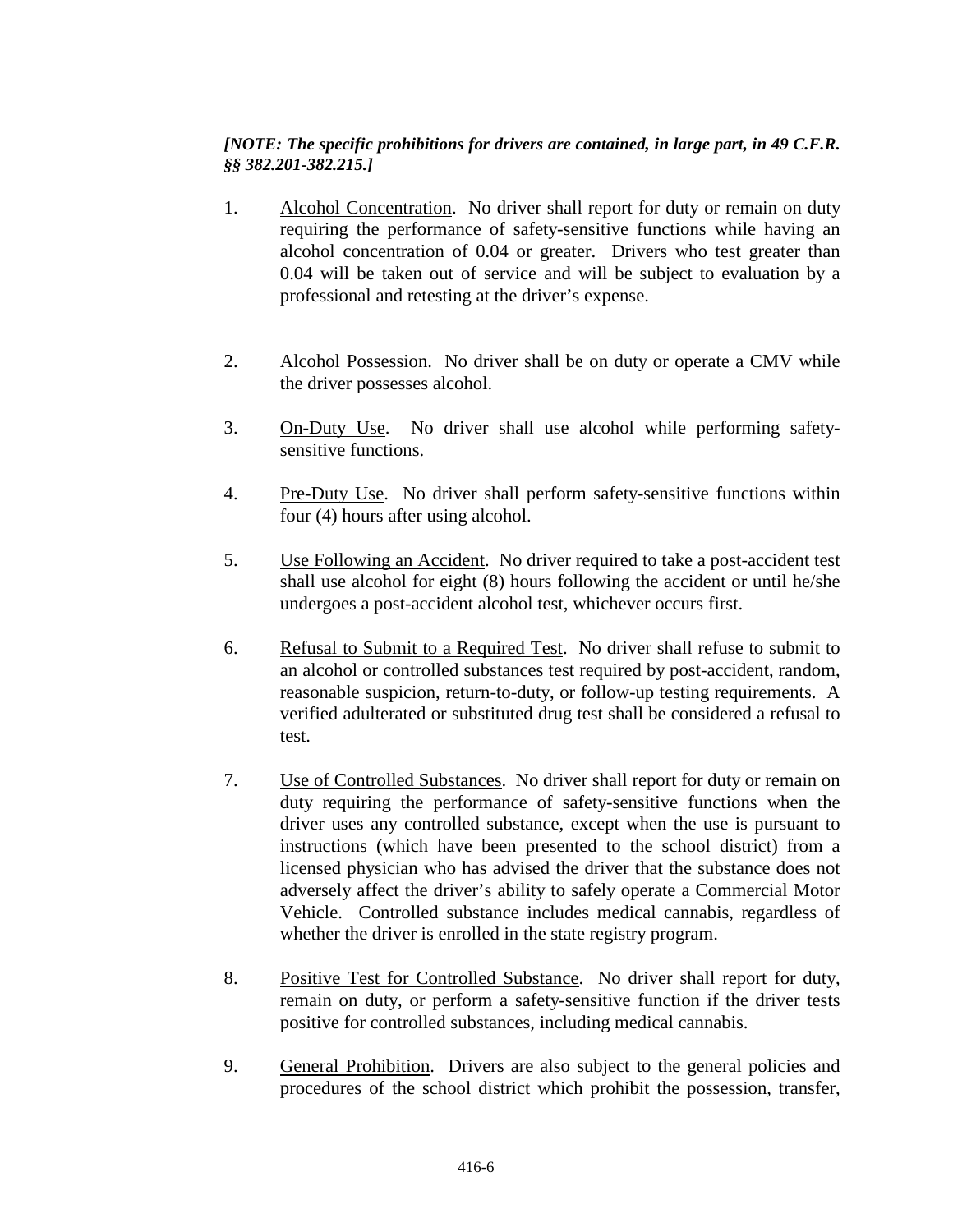sale, exchange, reporting to work under the influence of drugs or alcohol, and consumption of drugs or alcohol while at work or while on school district premises or operating any school district vehicle, machinery, or equipment.

F. Other Alcohol-Related Conduct.

#### *[NOTE: Consequences for drivers engaging in alcohol-related conduct are described in the federal regulations. 49 C.F.R. § 382.505.]*

No driver found to have an alcohol concentration of 0.02 or greater but less than .04 shall perform safety-sensitive functions for at least 24 hours. The school district will not take any action under this policy other than removal from safetysensitive functions based solely on test results showing an alcohol concentration of less than .04. but may take action otherwise consistent with law and policy of the school district.

## G. Prescription Drugs.

A driver shall inform his or her supervisor if at any time the driver is using a controlled substance pursuant to a physician's prescription. The physician's instructions shall be presented to the school district upon request. Use of a prescription drug shall be allowed if the physician has advised the driver that the prescribed drug will not adversely affect the driver's ability to safely operate a Commercial Motor Vehicle. Use of medical cannabis is prohibited notwithstanding the driver's enrollment in the patient registry.

- H. Testing Requirements.
	- 1. Pre-Employment Testing.

### *[NOTE: 49 C.F.R. § 382.301 details the requirements for pre-employment testing.]*

a. A driver applicant shall undergo testing for (alcohol and) controlled substances, including medical cannabis, before the first time the driver performs safety-sensitive functions for the school district.

*[NOTE: The Federal Highway Administration suspended its pre-employment alcohol testing requirement in May 1995. As part of its alcohol misuse program, a school district is now permitted but not required to conduct preemployment testing for the use of alcohol. See Proposed Revisions to the federal regulations 61 Fed. Reg. 21149 (1996).]*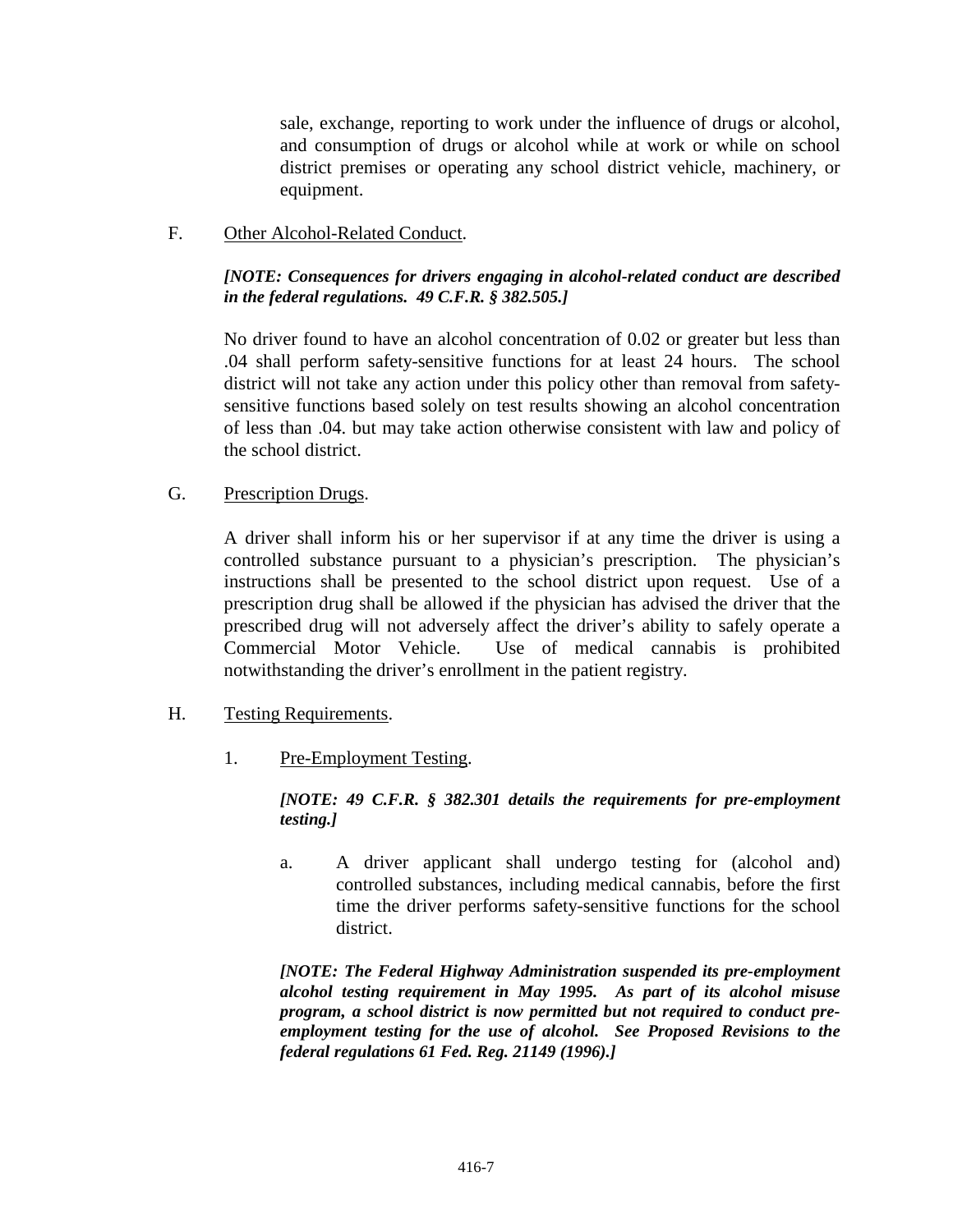- b. Tests shall be conducted only after the applicant has received a conditional offer of employment.
- c. In order to be hired, the applicant must test negative and must sign an agreement in the form of Attachment B, authorizing former employers to release to the school district all information on the applicant's alcohol tests with results of blood alcohol concentration of 0.04 or greater, or positive results for controlled substances, including medical cannabis, or refusals to be tested, and any SAP referrals, within the preceding two (2) years.

*[NOTE: The federal regulations require school districts to inquire about, obtain, and review alcohol and controlled substances information from prior employers pursuant to a driver's written authorization, prior to the time a driver performs safety sensitive functions, if feasible. 49 C.F.R. § 382.413. If not feasible, school districts must make good faith efforts to obtain the information and to make a record of those efforts to be retained in the driver's qualification file.]*

2. Post-Accident Testing.

#### *[NOTE: 49 C.F.R. § 382.303 governs post-accident testing of drivers.]*

- a. As soon as practicable following an accident involving a CMV, the school district shall test the driver for alcohol and controlled substances, including medical cannabis, if the accident involved the loss of human life or if the driver receives a citation for a moving traffic violation arising from an accident which results in bodily injury or disabling damage to a motor vehicle.
- b. Drivers should be tested for alcohol use within two (2) hours and no later than eight (8) hours after the accident.
- c. Drivers should be tested for controlled substances, including medical cannabis, no later than thirty- two (32) hours after the accident.
- d. A driver subject to post-accident testing must remain available for testing, or shall be considered to have refused to submit to the test.
- e. If a post-accident alcohol test is not administered within two hours following the accident, the school district shall prepare and maintain on file a record stating the reasons the test was not promptly administered and continue to attempt to administer the alcohol test within eight hours.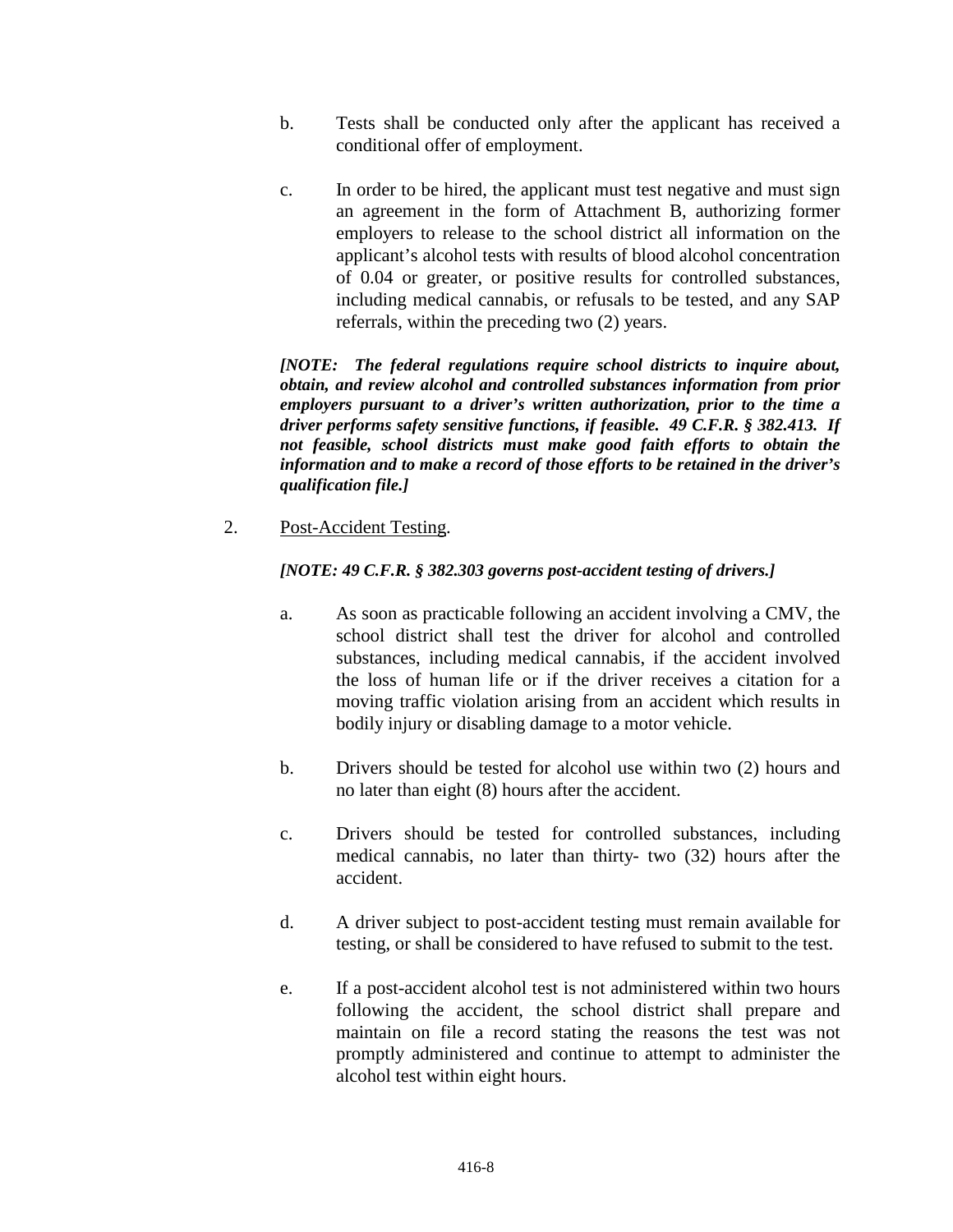- f. If a post-accident alcohol test is not administered within eight hours following the accident or a post-accident controlled substances test is not administered within 32 hours following the accident, the school district shall cease attempts to administer the test, and prepare and maintain on file a record stating the reasons for not administering the test.
- 3. Random Testing.

## *[NOTE: 49 C.F.R. § 382.305 governs random testing of drivers.]*

- a. The school district shall conduct tests on a random basis at unannounced times throughout the year, as required by the federal regulations.
- *[NOTE: The Federal Highway Administration lowered the random alcohol selection and testing rate from 25% of the average number of driver positions to 10% in 1998 and evaluates this minimum percentage each year. School districts can elect to stay at 25% (or a higher percentage) if they do not want to monitor the minimum annual percentage rate set by the FHWA. The random controlled substances selection and testing rate has remained at 50% each year and has not been lowered to 25% as is possible under the regulations.]*
- b. The school district shall test for alcohol at a minimum annual percentage rate of 25% of the average number of driver positions, and for controlled substances, including medical cannabis, at a minimum annual percentage of 50%.
- c. The school district shall adopt a scientifically valid method for selecting drivers for testing, such as random number table or a computer-based random number generator that is matched with identifying numbers of the drivers. Each driver shall have an equal chance of being tested each time selections are made.
- d. Random tests shall be unannounced. Dates for administering random tests shall be spread reasonably throughout the calendar year.
- e.. Drivers shall proceed immediately to the collection site upon notification of selection; provided, however, that if the driver is performing a safety-sensitive function, other than driving, at the time of notification, the driver shall cease to perform the function and proceed to the collection site as soon as possible.
- 4. Reasonable Suspicion Testing.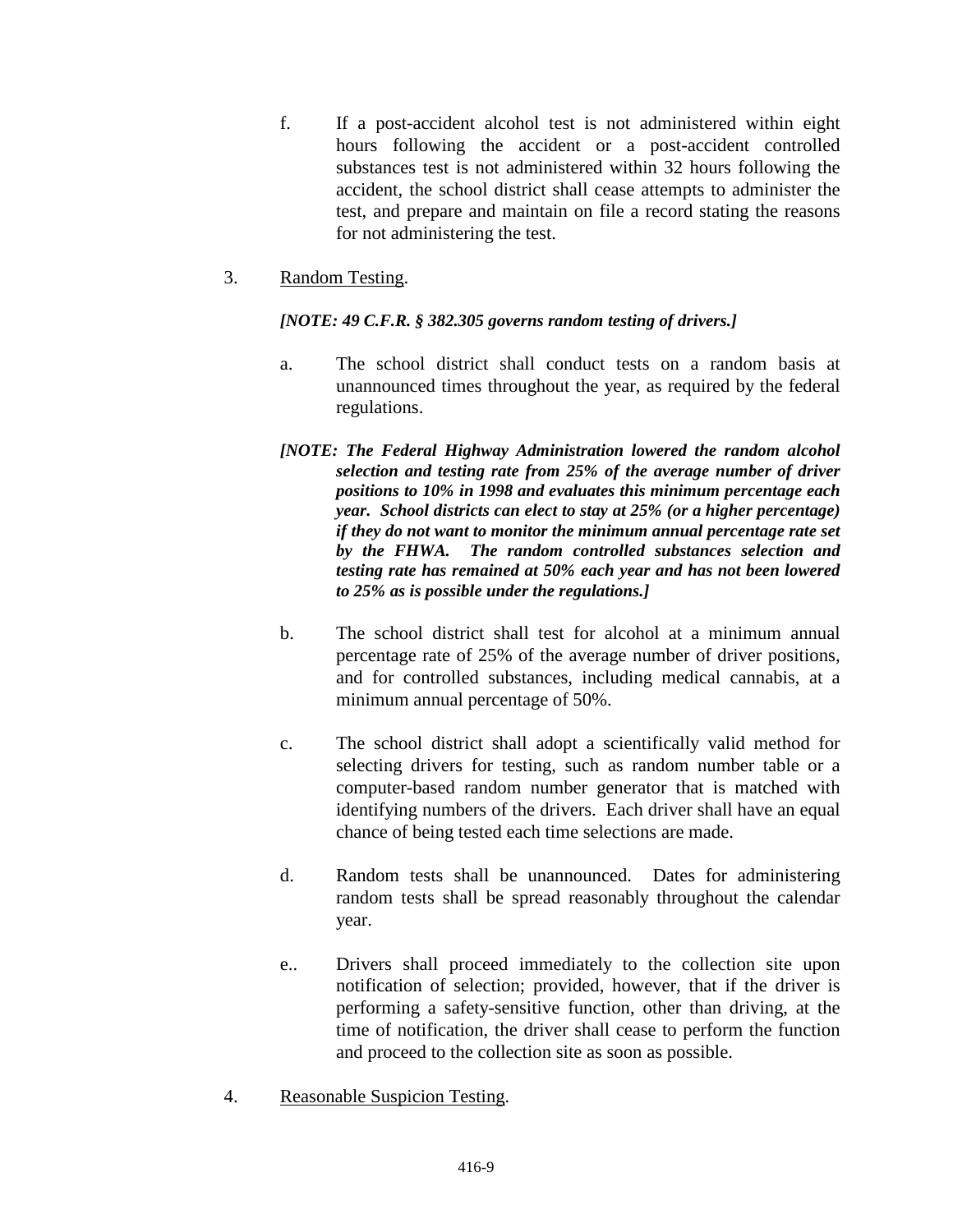#### *[NOTE: 49 C.F.R. § 382.307 governs reasonable suspicion testing of drivers.]*

- a. The school district shall require a driver to submit to an alcohol test and/or controlled substances, including medical cannabis, test when a supervisor or school district official, who has been trained in accordance with the regulations, has reasonable suspicion to believe that the driver has used alcohol and/or controlled substances, including medical cannabis, on duty or within four (4) hours before coming on duty. The test shall be done as soon as practicable following the observation of the behavior indicative of the use of controlled substances or alcohol.
- b. The reasonable suspicion determination must be based on specific, contemporaneous, articulable observations concerning the driver's appearance, behavior, speech, or body odors. The required observations for reasonable suspicion of a controlled substances violation may include indications of the chronic and withdrawal effects of controlled substances.
- c. Alcohol testing shall be administered within two hours following a determination of reasonable suspicion. If it is not done within two hours, the school district shall prepare and maintain a record explaining why it was not promptly administered and continue to attempt to administer the alcohol test within eight hours. If an alcohol test is not administered within eight hours following the determination of reasonable suspicion, the school district shall cease attempts to administer the test, and state in the record the reasons for not administering the test.
- d. The supervisor or school district official who makes observations leading to a controlled substances reasonable suspicion test shall make and sign a written record of the observations within 24 hours of the observed behavior or before the results of the drug test are released, whichever is earlier.
- 5. Return-To-Duty Testing. A driver found to have violated this policy shall not return to work until undergoing return-to-duty tests indicating an alcohol concentration of less than 0.02 and a confirmed negative result for the use of controlled substances.
- 6. Follow-Up Testing. When a SAP has determined that a driver is in need of assistance in resolving problems with alcohol and/or controlled substances, the driver shall be subject to unannounced follow-up testing as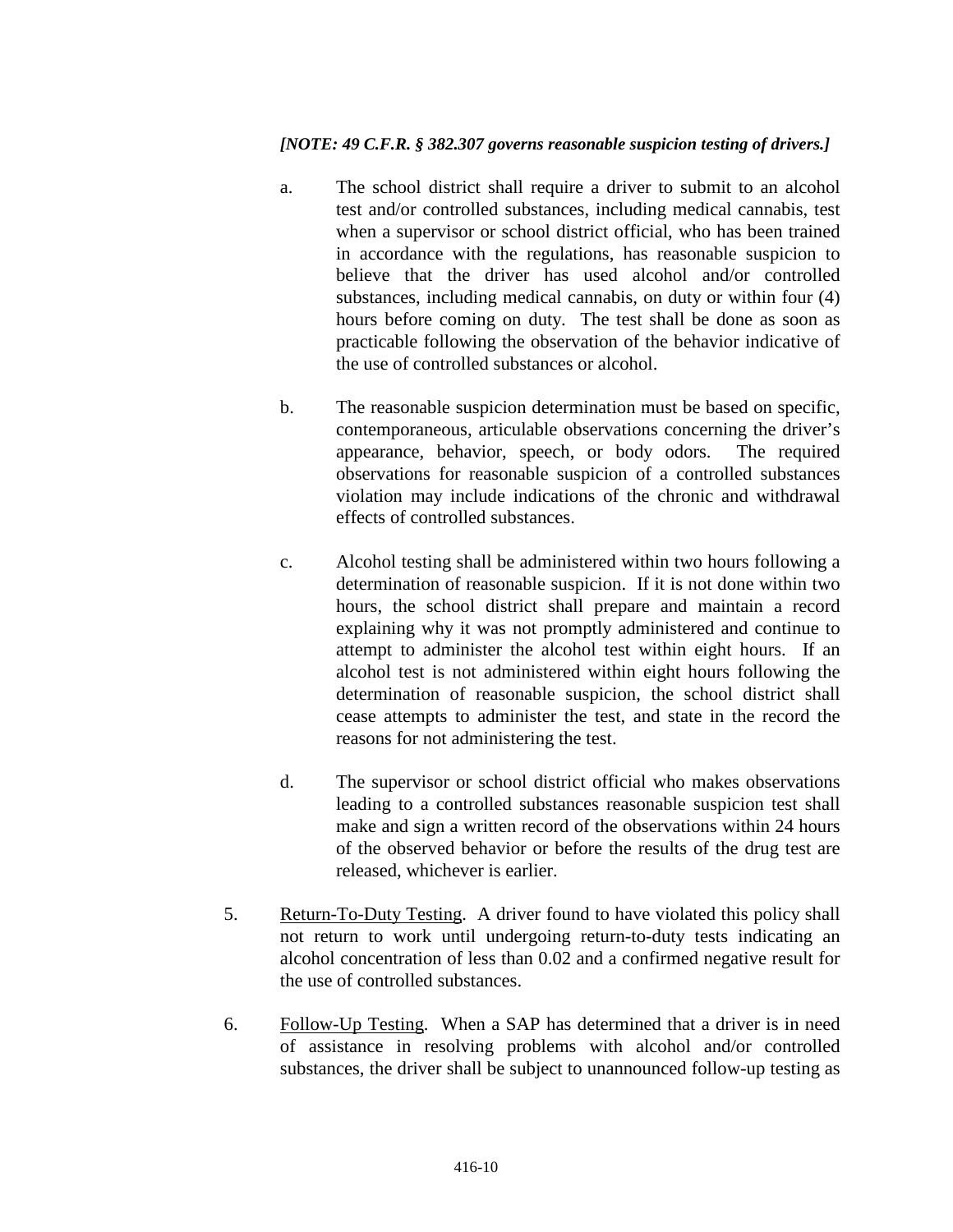directed by the SAP for up to sixty (60) months after completing a treatment program.

- 7. Consent to Testing. Each driver and driver applicant tested under this policy will be requested to sign a consent form in the form of Attachment C at the specimen collection site which authorizes the taking of the sample and the release of the results to the proper authority.
- 8. Right to Refuse and Consequence.
	- a. A driver or driver applicant has the right to refuse to undergo drug and alcohol testing.
	- b. Refusal to submit to testing means the employee or applicant (1) fails to provide adequate breath for testing without a valid medical explanation after he/she received notice to report for the test; (2) fails to provide adequate urine for a controlled substances test without a valid medical explanation after he/she has received notice to report for the test; or (3) engages in conduct that clearly obstructs the testing process.
	- c. Refusal to submit to testing will establish a presumption that the driver or driver applicant would test positive if a test were conducted and, therefore, the driver or driver applicant is subject to discipline or disqualification under this policy.
	- d. A driver applicant who refuses to submit to testing shall be disqualified from further consideration for the conditionallyoffered position.
	- e. An employee who refuses to submit to testing shall not be permitted to perform safety-sensitive functions and will be considered insubordinate and subject to disciplinary action, up to and including dismissal. The employee will be evaluated by a SAP and must submit to a return-to-duty test prior to being reassigned to safety-sensitive functions.
	- f. Drivers or driver applicants who refuse to submit to required testing will be required to sign Attachment D.
- I. Testing Procedures.
	- 1. Controlled Substances Testing.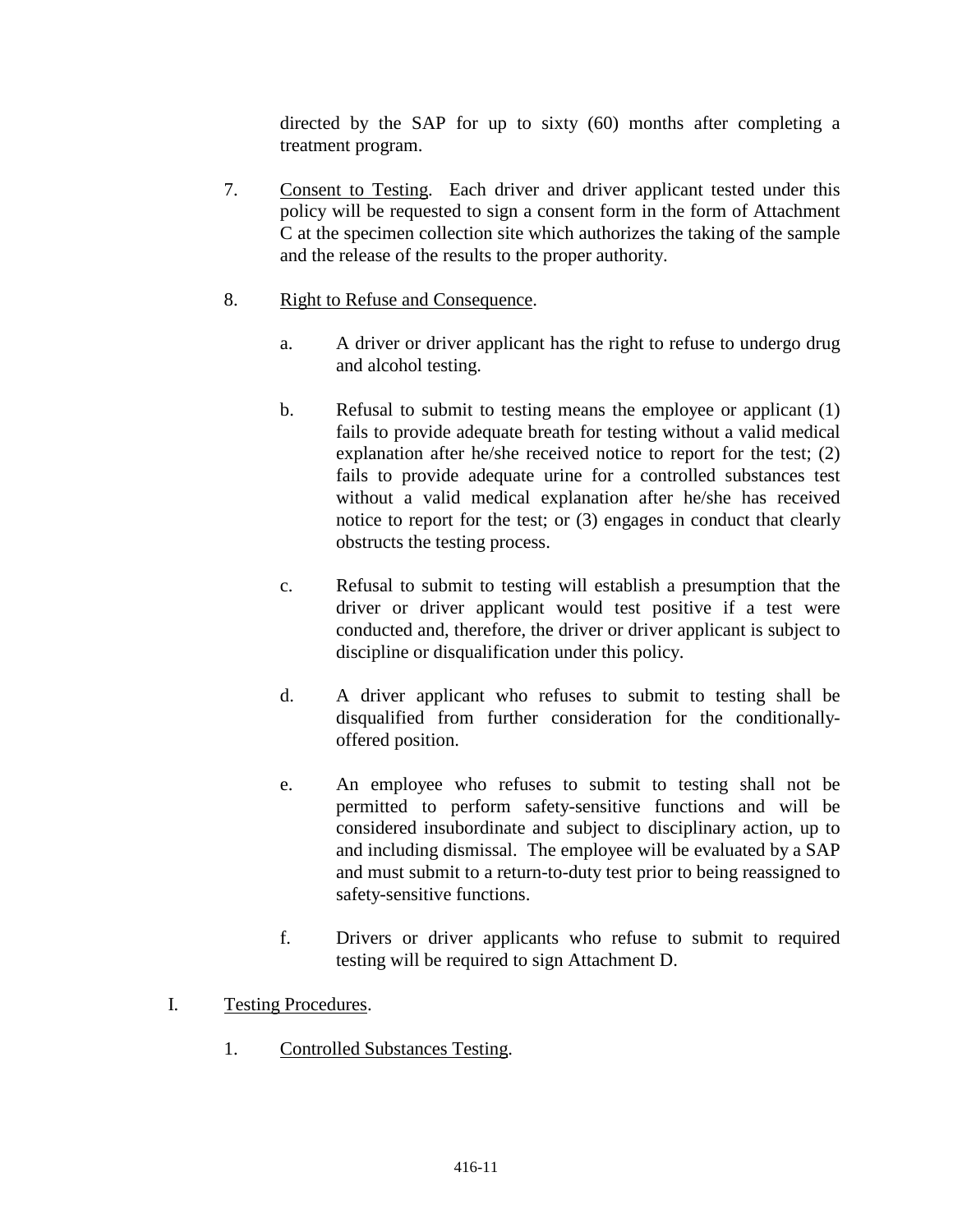- a. Controlled substances testing is conducted by analyzing a donor's urine specimen. Split urine samples will be collected in accordance with federal regulations. The donor will provide a urine sample at a designated collection site. The collection site personnel will then pour the sample into two sample bottles labeled "primary" and "split," seal the specimen bottles, complete the chain of custody form, and prepare the specimen bottles for shipment to the testing laboratory for analysis. The specimen preparation shall be conducted in sight of the donor.
- b. If the donor is unable to provide the appropriate quantity of urine, the collection site person shall instruct the individual to drink not more than 24 ounces of fluid and, after a period of not more than two (2) hours, again attempt to provide a sample. If the individual is still unable to provide a complete sample, the test shall be discontinued and the school district notified. The MRO shall refer the donor for a medical evaluation to determine if the donor's inability to provide a specimen is genuine or constitutes a refusal to test. For pre-employment testing, the school district may elect to not have a referral made, and revoke the employment offer.
- c. Drug test results are reported directly to the Medical Review Officer (MRO) by the testing laboratory. The MRO reports the results to the school district. If the results are negative, the school district is informed and no further action is necessary. If the test result is confirmed positive, the MRO shall give the donor an opportunity to discuss the test result. The MRO will contact the donor directly, on a confidential basis, to determine whether the donor wishes to discuss the test result. The MRO shall notify each donor that the donor has 72 hours in which to request a test of the split specimen at the donor's expense.
- d. If the donor requests an analysis of the split specimen within 72 hours of having been informed of a confirmed positive test, the MRO shall direct, in writing, the laboratory to provide the split specimen to another Department of Health and Human Services– SAMHSA certified laboratory for analysis. If the donor has not contacted the MRO within 72 hours, the donor may present the MRO information documenting that serious illness, injury, inability to contact the MRO, lack of actual notice of the confirmed positive test, or other circumstances unavoidably prevented the donor from timely making contact. If the MRO concludes that a legitimate explanation for the donor's failure to contact him/her within 72 hours exists, the MRO shall direct the analysis of the split specimen. The MRO will review the confirmed positive test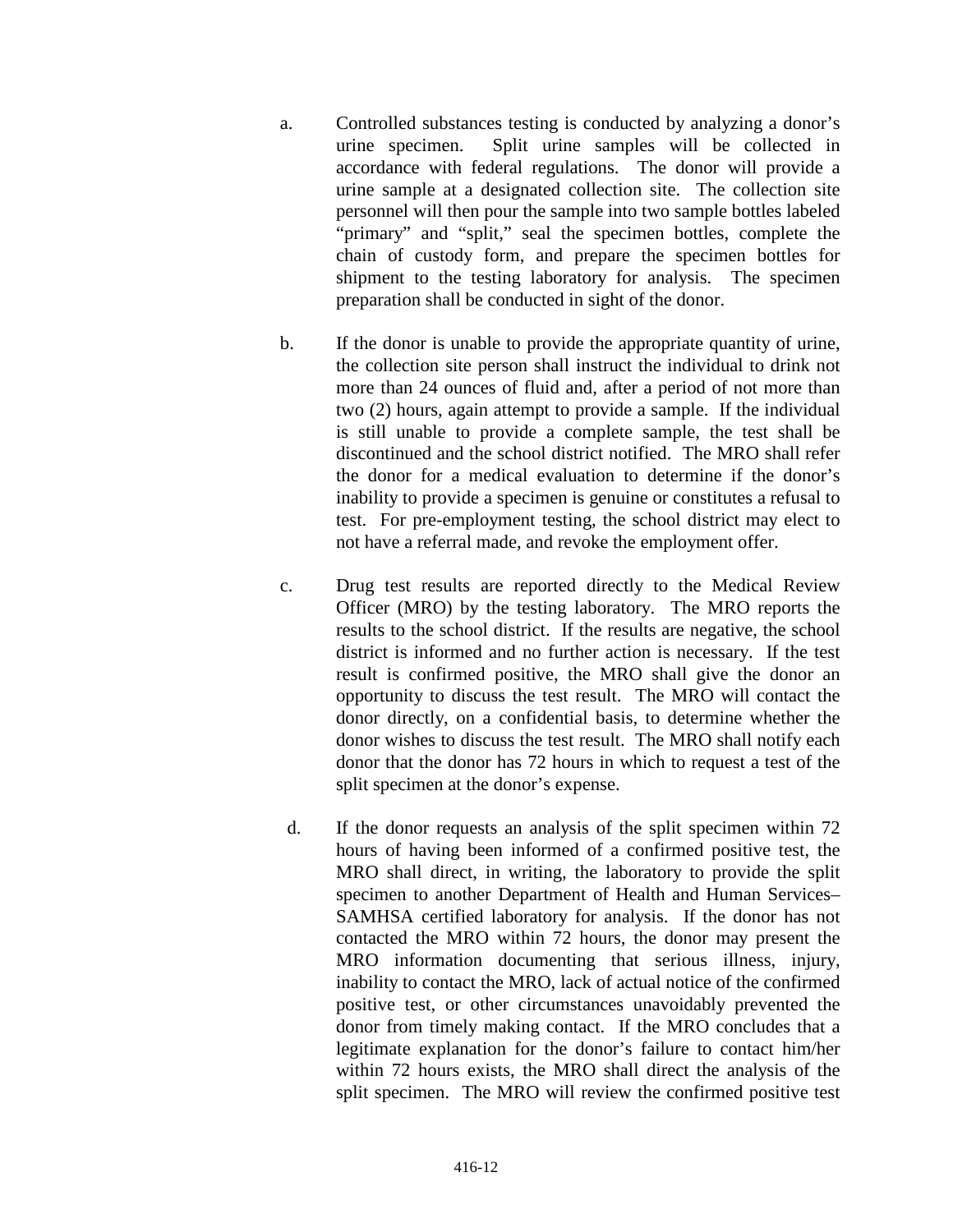result to determine whether an acceptable medical reason for the positive result exists. The MRO shall confirm and report a positive test result to the school district when no legitimate medical reason for a positive test result as received from the testing laboratory exists.

- e. If, after making reasonable efforts and documenting those efforts, the MRO is unable to reach the donor directly, the MRO must contact the school district who will direct the donor to contact the MRO. If the school district is unable to contact the donor, the donor will be suspended from performing safety-sensitive functions.
- f. The MRO may confirm the test as a positive without having communicated directly with the donor about the test results under the following circumstances:
	- (1) The donor expressly declines the opportunity to discuss the test results; or
	- (2) The donor has not contacted the MRO within five (5) days of being instructed to do so by the school district.
	- (3) The MRO and the Designated Employer Representative, after making and documenting all reasonable efforts, have not been able to contact the donor within ten (10) days of the date the confirmed test result was received from the laboratory.
- 2. Alcohol Testing.
	- a. The federal alcohol testing regulations require testing to be administered by a Breath Alcohol Technician using an Evidential Breath Testing Device (EBT) or a Screening Test Technician using an Alcohol Screening Device (ASD). EBT's and ASD's can be used for screening tests but only EBT's can be used for confirmation tests.
	- b. Any test result less than 0.02 alcohol concentration is considered a "negative" test.
	- c. If the donor is unable to provide sufficient saliva for an Alcohol Screening Device, the Designated Employer Representative will immediately arrange to use an Evidential Breath Testing Device. If the donor attempts and fails to provide an adequate amount of breath, the school district will direct the donor to obtain a written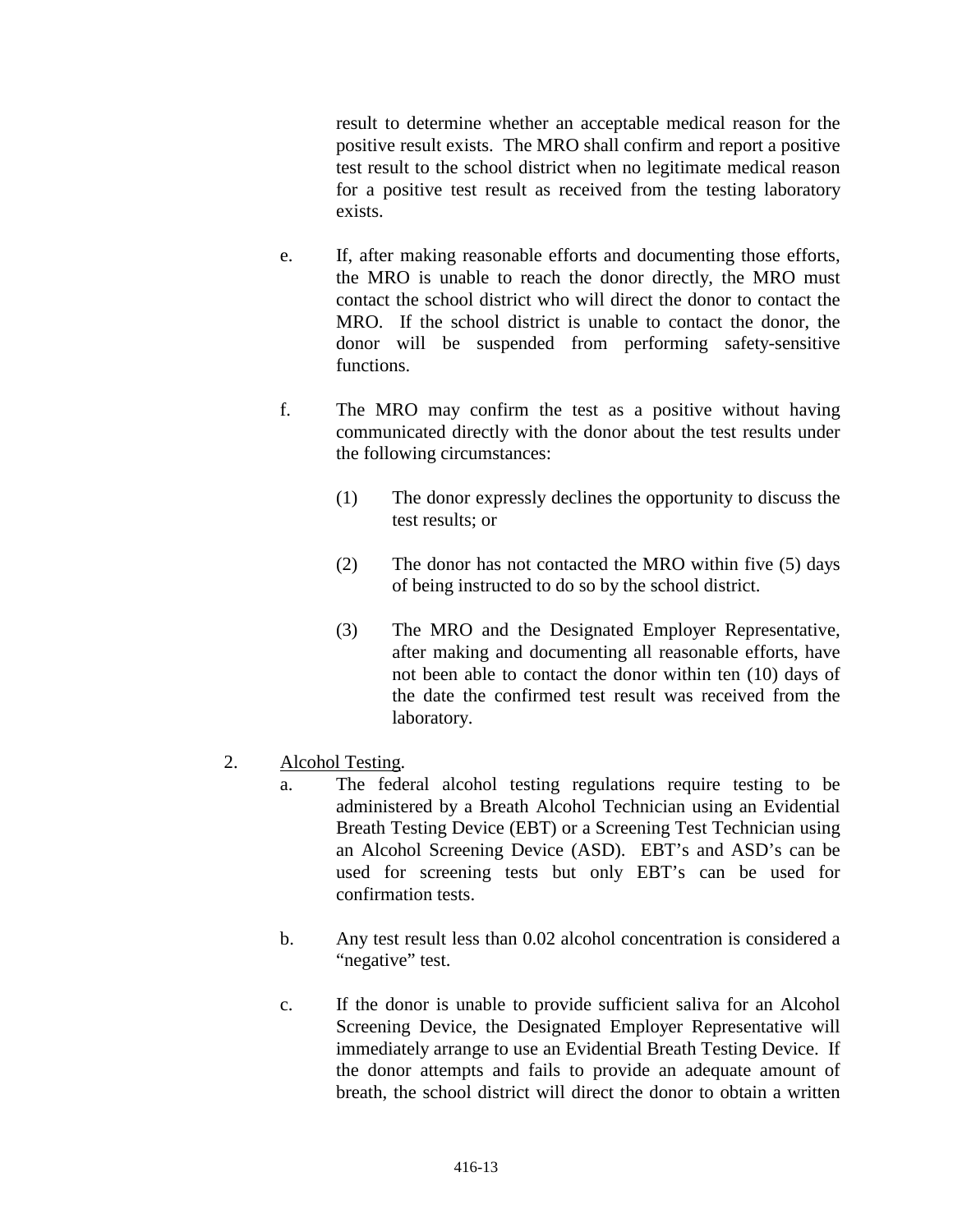evaluation from a licensed physician to determine if the donor's inability to provide a breath sample is genuine or constitutes a refusal to test.

- d. If the screening test results show alcohol concentration of 0.02 or higher, a confirmatory test conducted on an Evidential Breath Testing Device will be required to be performed between 15 and 30 minutes after the completion of the screening test.
- e. Alcohol tests are reported directly to the Designated Employer Representative.
- J. Driver/Driver Applicant Rights.
	- 1. All drivers and driver applicants subject to the controlled substances testing provisions of this policy who receive a confirmed positive test result for the use of controlled substances, have the right to request, at the driver's or driver applicant's expense, a confirming retest of the split urine sample. If the confirming retest is negative, no adverse action will be taken against the driver, and a driver applicant will be considered for employment.
	- *[NOTE: The limitation on discharge in Paragraph 2, below, is contained solely in Minnesota law. State law is preempted by federal laws and regulations as it related to drivers of commercial motor vehicles (such as bus drivers). See Minn Stat. § 221.031, Subd. 10. Nevertheless, school districts may decide to comply with the state law requirements for various reasons (such as to treat all school district employees equally since employees subject to testing only under state law are accorded these additional right. Consultation with the school district's legal counsel is recommended.]*
	- 2. The school district will not discharge a driver who, for the first time, receives a confirmed positive drug or alcohol test UNLESS:
		- a. the school district has first given the employee an opportunity to participate in, at the employee's own expense or pursuant to coverage under an employee benefit plan, either a drug or alcohol counseling or rehabilitation program, whichever is more appropriate, as determined by the school district after consultation with the Substance Abuse Professional; and
		- b. the employee refuses to participate in the recommended program, or fails to successfully complete the program as evidenced by withdrawl before its completion or by a positive test result on a confirmatory test after completion of the program.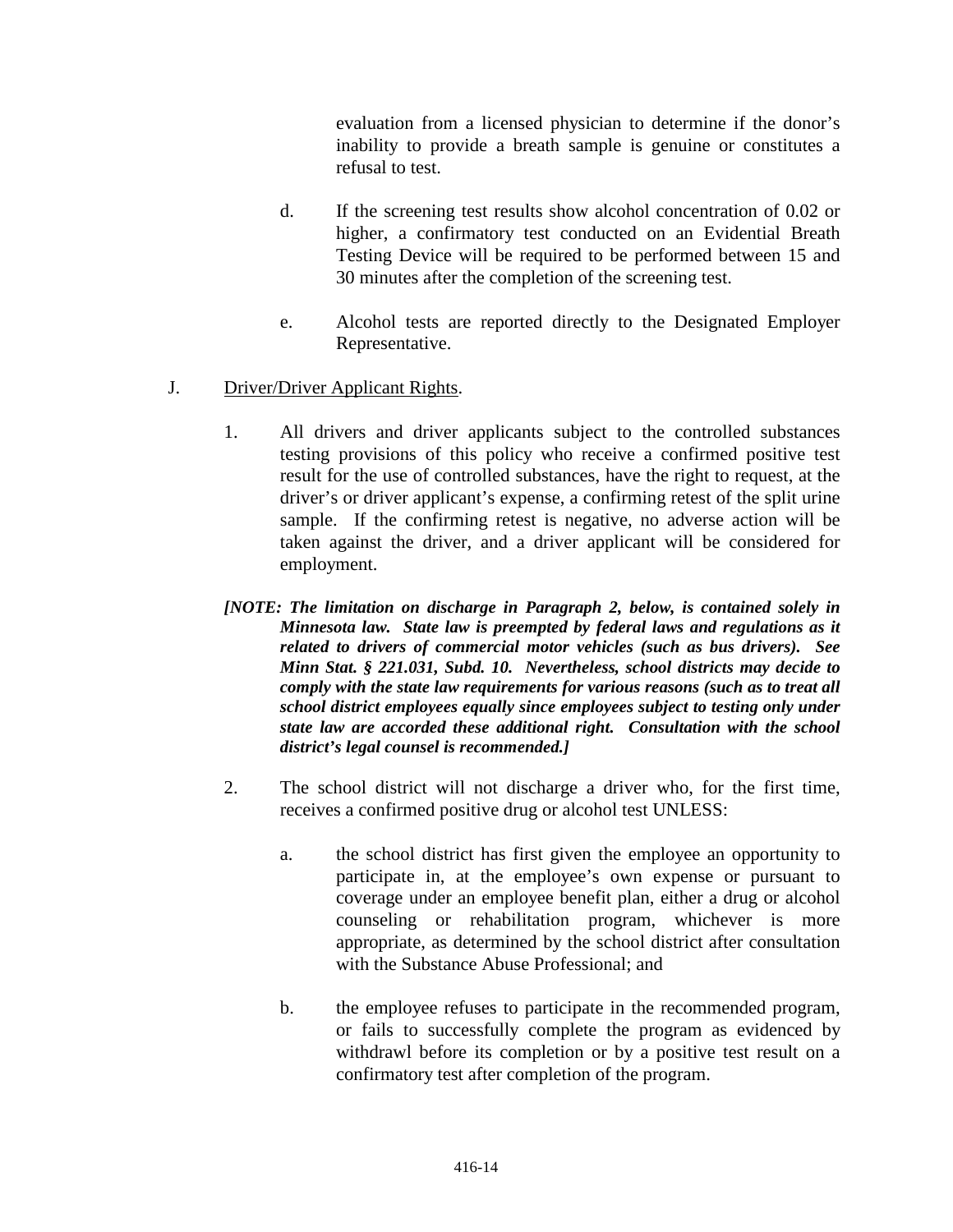- c. this limitation on employee discharge does not bar discharge of an employee for reasons independent of the first confirmed positive test result.
- K. Testing Laboratory.

The testing laboratory for controlled substances will be [*name, address, telephone number*], which is a laboratory certified by the Department of Health and Human Services-SAMHSA to perform controlled substances testing pursuant to federal regulations.

L. Confidentiality of Test Results.

All alcohol and controlled substances test results and required records of the drug and alcohol testing program are considered confidential information under federal law and private data on individuals as that phrase is defined in Minn. Stat. Ch. 13. Any information concerning the individual's test results and records shall not be released without written permission of the individual, except as provided for by regulation or law.

- M. Recordkeeping Requirements and Retention of Records.
	- 1. The school district shall keep and maintain records in accordance with the federal regulations in a secure location with controlled access.

*[NOTE: The federal recordkeeping requirements for school districts are detailed in the federal regulations 49 C.F.R. §§ 382.401 et seq. The Federal Department of Transportation ("DOT") publishes a guide to the recordkeeping requirements of mandatory drug and alcohol testing for persons with a commercial driver's license as part of its Alcohol & Drugs: DOT Compliance Manual. This document is available from the St. Paul office of the Federal Highway Administration, DOT, (612) 290- 3230.]*

2. The required records shall be retained for the following minimum periods: Basic records 5 years 5 years "Basic records" includes records of: (a) alcohol test results with concentration of 0.02 or greater; (b) verified positive drug test results; (c) refusals to submit to required tests (including substituted or adulterated drug test results); (d) SAP reports;  $\epsilon$ all follow-up tests and schedules for follow-up tests; (f) calibration documentation; (g) administration of the testing programs; and (h) each annual calendar year summary. Collection records 2 years 2 Negative and cancelled tests 1 year Alcohol tests with less than  $0.02$  concentration 1 year Education and training records indefinite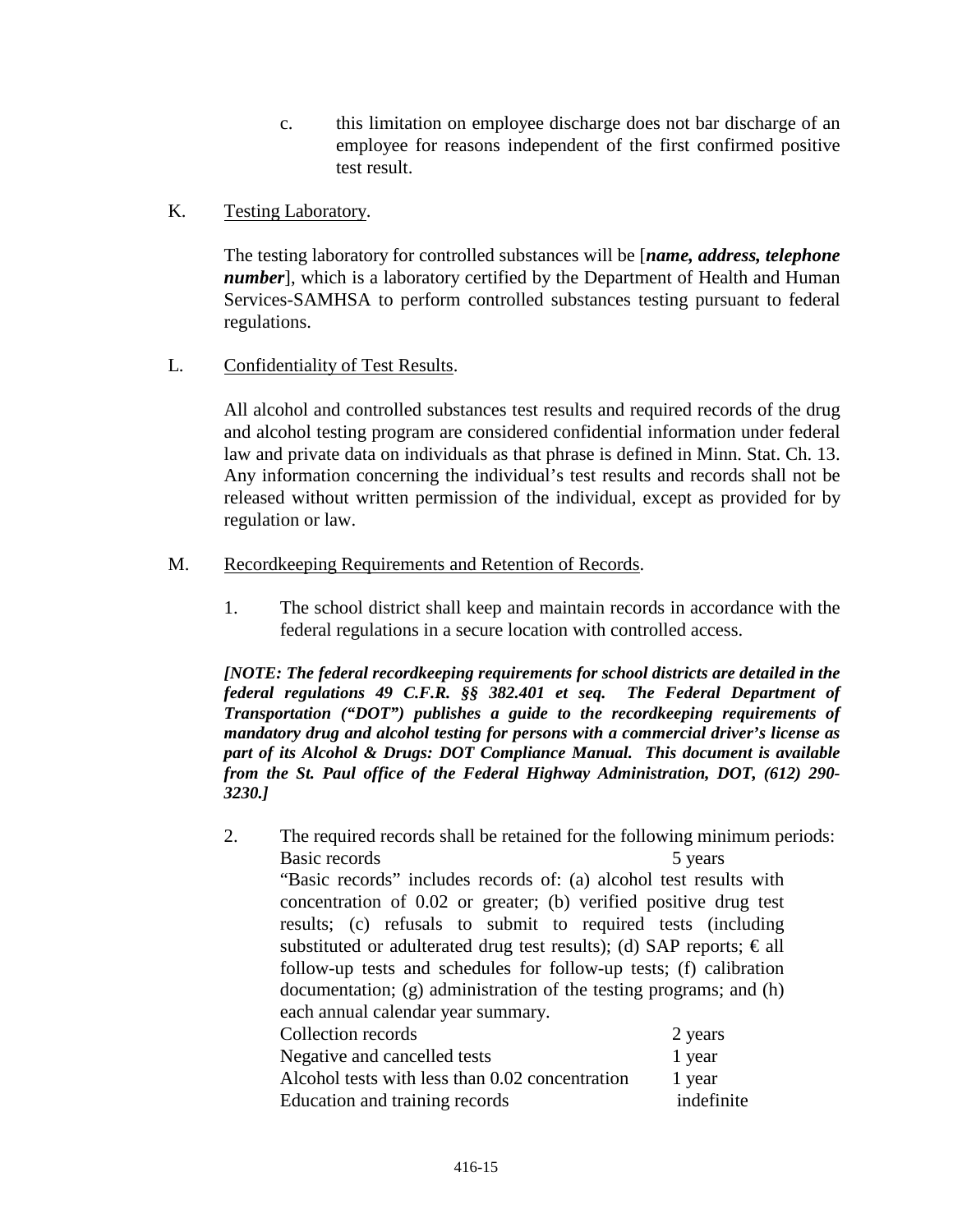"Education and training records" must be maintained while the individuals perform the functions which require training and for the two (2) years after ceasing to perform those functions.

#### N. Training.

The school district shall designate certain employees to make determinations of reasonable suspicion. The designated employees shall receive at least 60 minutes of training on alcohol misuse and at least 60 minutes of training on controlled substances use. The training shall include physical, behavioral, speech, and performance indicators of probable misuse of alcohol and use of controlled substances. The training will be used by the supervisors to make determinations of reasonable suspicion.

### O. Consequences of Prohibited Conduct and Enforcement.

- 1. Removal. The school district shall remove a driver who has engaged in prohibited conduct from safety-sensitive functions. A driver shall not be permitted to return to safety-sensitive functions until and unless the returnto-duty requirements of federal DOT regulations have been completed.
- 2. Referral, Evaluation, and Treatment.
	- a. A driver or driver applicant who has engaged in prohibited conduct shall be provided a listing of Substance Abuse Professional readily available to the driver or application and acceptable to the school district.

## *[Note: Subparagraphs b. and c., below, are based on the provisions of 49 C.F.R. § 40.289.]*

b. If the school district offers a driver an opportunity to return to a DOT safety-sensitive duty following a violation, the driver must be evaluated by a Substance Abuse Professional (SAP) and the driver is required to successfully comply with the SAP's evaluation recommendations (education, treatment, follow-up evaluation(s) and/or ongoing services). The school district is not required to provide a SAP evaluation or any subsequent recommended education or treatment.

*[Note: School districts are not required to comply with state law governing drug and alcohol testing when the individuals are subject to the federal laws and regulations (i.e. bus drivers). If a*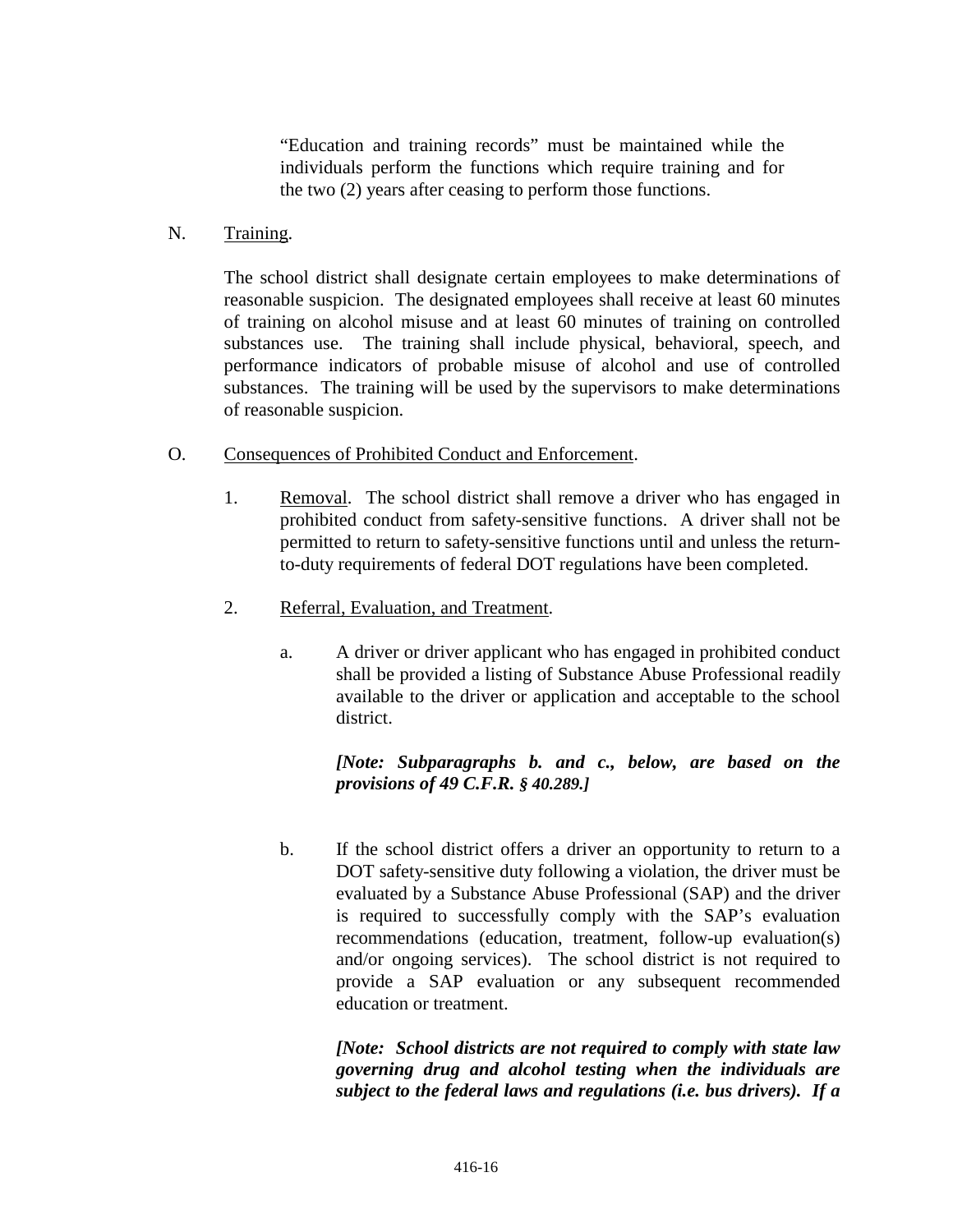*school district, after consultation with legal counsel, choose to comply voluntarily with these requirements, Subparagraph b., above, can be modified as follows:*

- c. The school district will offer a driver an opportunity to return to a DOT safety-sensitive duty following an employee's first positive test result on a confirmatory test if no reasons independent of the first test result for discharge exist. Otherwise, the school district may choose, but is not required, to provide a Substance Abuse Professional evaluation or any subsequent recommended education or treatment
- d. Drivers are responsible for payment for Substance Abuse Professional evaluations and services unless a collective bargaining agreement or employee benefit plan provides otherwise.
- e. Drivers who engage in prohibited conduct also are required to comply with follow-up testing requirements.

## 3. Disciplinary Action.

- a. Any driver who refuses to submit to post-accident, random, reason able suspicion, or follow-up testing not only shall not perform or continue to perform safety-sensitive functions, but also may be subject to disciplinary action, which may include immediate suspension without pay and/or immediate discharge.
- b. Drivers who test positive with verification of a confirmatory test or are otherwise found to be in violation of this policy shall be subject to disciplinary action, which may include immediate suspension without pay and/or immediate discharge.
- c. Nothing in this policy limits or restricts the right of the school district to discipline or discharge a driver for conduct which not only constitutes prohibited conduct under this policy but also violates the school district's other rules or policies.

## P. Other Testing.

The school district may request or require that drivers submit to drug and alcohol testing other than that required by federal law. For example, drivers may be requested or required to undergo drug and alcohol testing on an annual basis as part of a routine physical examination. Such additional testing of drivers will be conducted only in accordance with the provisions of this policy and as provided in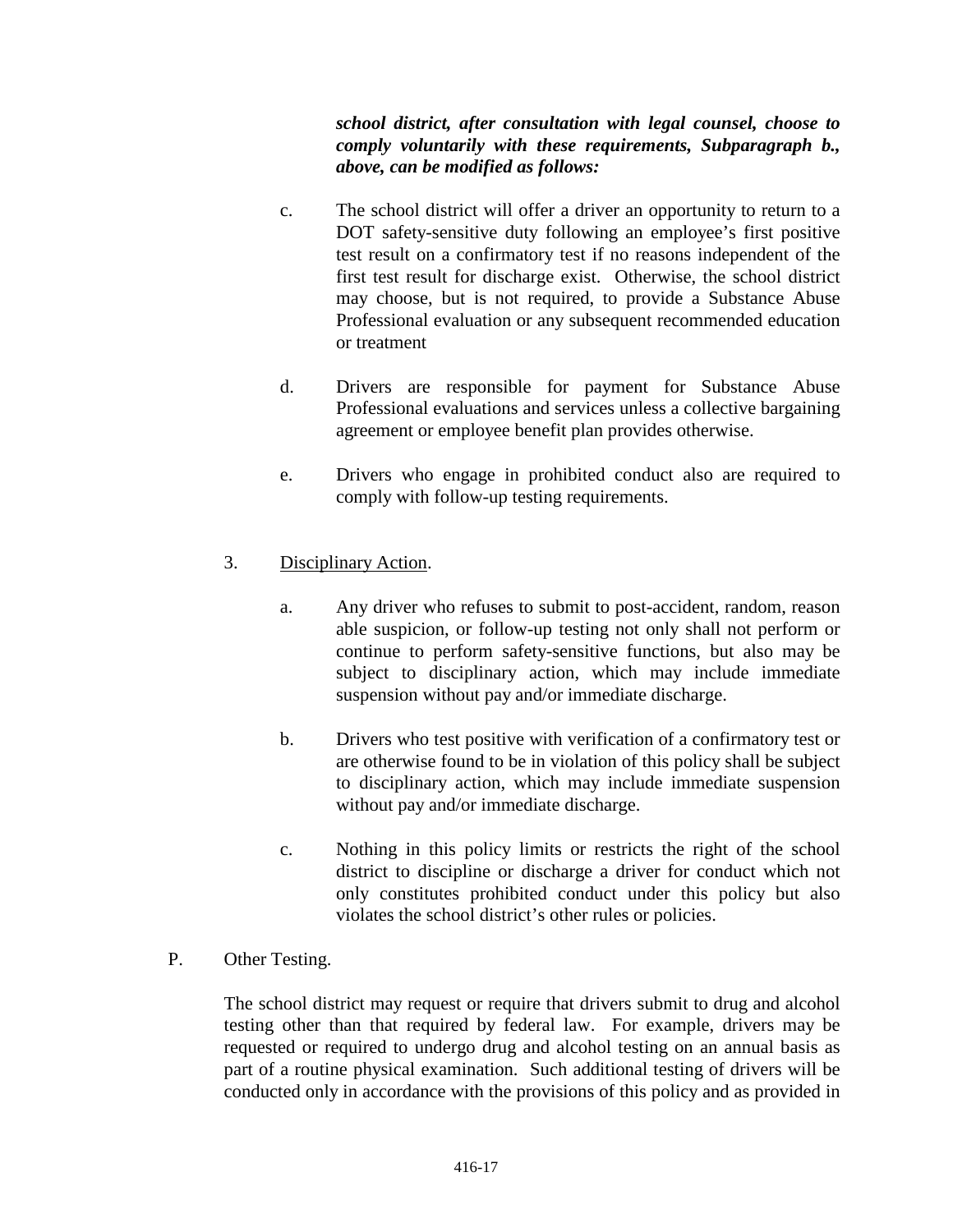Minn. Stat. §§ 181.950 through 181.957. For purposes of such additional, nonmandatory testing, drivers fall within the definition of "other employees" covered by Section IV of this policy.

*[Note: When the testing of drivers complies with federal testing requirements and procedures, school districts clearly are exempt from the state drug and alcohol testing requirements in Minn. Stat. §§ 181.950-181.957. See Minn. Stat § 221.031, Subd. 10 (1997). When testing beyond the federally mandated requirements, however, school districts still must comply with state law.]*

## **IV. DRUG AND ALCOHOL TESTING FOR OTHER EMPLOYEES**

The school district may request or require drug and alcohol testing for other school district personnel, i.e., non-school bus drivers, or job applicants for such positions. The school district does not have a legal duty to request or require any employee or job applicant to undergo drug and alcohol testing as authorized in this policy, except for school bus drivers and other drivers of CMVs who are subject to federally mandated testing. (See Section III of this policy.) If a school bus driver is requested or required to submit to drug or alcohol testing beyond that mandated by federal law, the provisions of Section IV of this policy will be applicable to such testing.

## A. Circumstances Under Which Drug Or Alcohol Testing May Be Requested or Required:

- 1. General Limitations.
	- a. The school district will not request or require an employee or job applicant whose position does not require a commercial driver's license to undergo drug or alcohol testing, unless the testing is done pursuant to this drug and alcohol testing policy; and is conducted by a testing laboratory which participates in one of the programs listed in Minn. Stat. § 181.953, Subd. 1.
	- b. The school district will not request or require an employee or job applicant whose position does not require a commercial driver's license to undergo drug and alcohol testing on an arbitrary and capricious basis.
- 2. Job Applicant Testing.

The school district may request or require any job applicant whose position does not require a commercial driver's license to undergo drug and alcohol testing, provided a job offer has been made to the applicant and the same test is requested or required of all job applicants conditionally offered employment for that position. If a job applicant has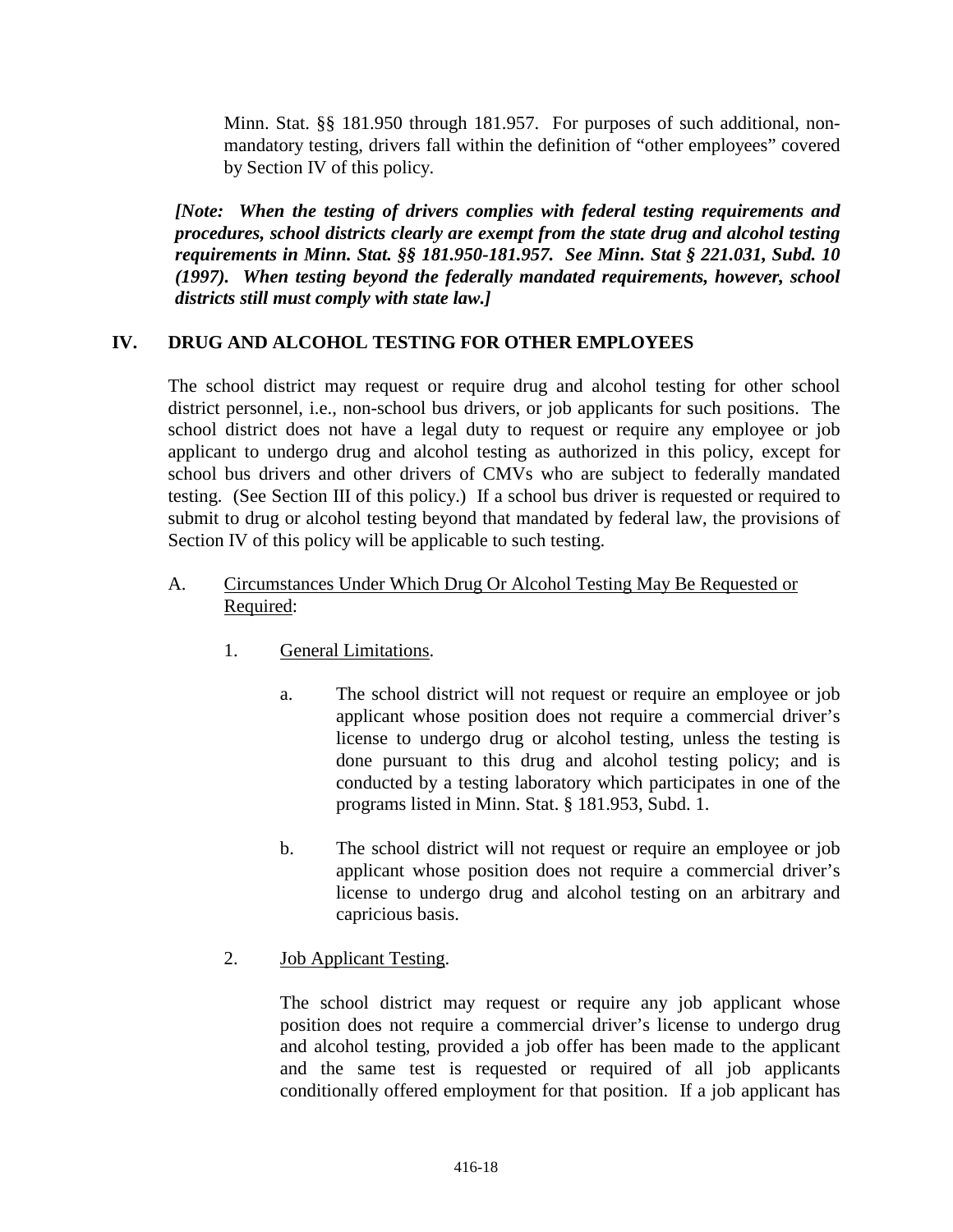received a job offer which is contingent on the applicant passing drug and alcohol testing, the school district may not withdraw the offer based on a positive test result from an initial screening test that has not been verified by a confirmatory test. In the event the job offer is subsequently withdrawn, the school district shall notify the job applicant of the reason for its action.

## 3. Random Testing.

The school district may request or require only employees in safetysensitive positions to undergo drug and alcohol testing on a random selection basis.

## 4. Reasonable Suspicion Testing.

The school district may request or require any employee to undergo drug and alcohol testing if the school district has a reasonable suspicion that the employee:

- a. is under the influence of drugs or alcohol;
- b. has violated the school district's written work rules prohibiting the use, possession, sale, or transfer of drugs or alcohol while the employee is working or while the employee is on the school district's premises or operating the school district's vehicles, machinery, or equipment;
- c. has sustained a personal injury, as that term is defined in Minn. Stat. § 176.011, Subd. 16, or has caused another employee to sustain a personal injury; or
- d. has caused a work-related accident or was operating or helping to operate machinery, equipment, or vehicles involved in a workrelated accident.

# 5. Treatment Program Testing.

The school district may request or require any employee to undergo drug and alcohol testing if the employee has been referred by the school district for chemical dependency treatment or evaluation or is participating in a chemical dependency treatment program under an employee benefit plan, in which case the employee may be requested or required to undergo drug and alcohol testing without prior notice during the evaluation or treatment period and for a period of up to two (2) years following completion of any prescribed chemical dependency treatment program.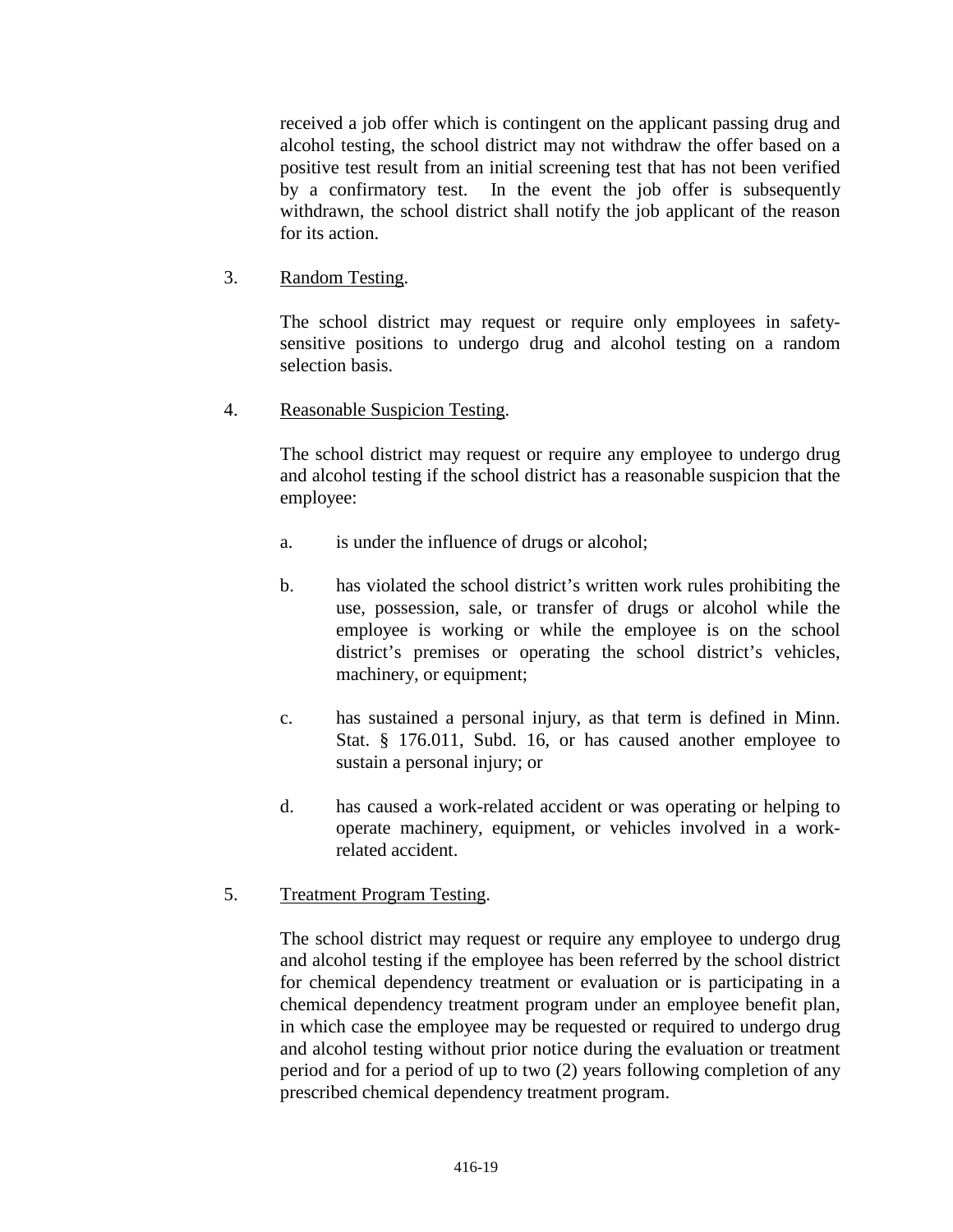## 6. Routine Physical Examination Testing.

The school district may request or require any employee to undergo drug and alcohol testing as part of a routine physical examination provided the drug or alcohol test is requested or required no more than once annually and the employee has been given at least two weeks' written notice that a drug or alcohol test may be requested or required as part of the physical examination.

## B. No Legal Duty to Test.

The school district does not have a legal duty to request or require any employee or job applicant whose position does not require a commercial driver's license to undergo drug and alcohol testing.

## C. Definitions.

- 1. "Drug" means a controlled substance as defined in Minnesota Statutes, including medical cannabis, regardless of enrollment in the state registry program.
- 2. "Drug and alcohol testing," "drug or alcohol testing," and "drug or alcohol test" mean analysis of a body component sample according to the standards established under one of the programs listed in Minn. Stat. § 181.953, Subd. 1, for the purpose of measuring the presence or absence of drugs, alcohol, or their metabolites in the sample tested.
- 3. "Other Employees" means any persons, independent contractors, or persons working for an independent contractor who perform services for compensation, either full-time or part-time, in whatever form, except for persons whose positions require a commercial driver's license, for the school district, and includes both professional and nonprofessional personnel. Persons whose positions require a commercial driver's license are primarily governed by the provisions of the school district's drug and alcohol testing policy relating to school bus drivers (Section III). To the extent that the drug and alcohol testing of persons whose positions require a commercial driver's license is not mandated by federal law and regulations, such testing shall be governed by Section IV of this policy and the drivers shall fall within this definition of "other employees".
- 4. "Job applicant" means a person, independent contractor, or person working for an independent contractor who applies to become an employee of the school district in a position that does not require a commercial driver's license, and includes a person who has received a job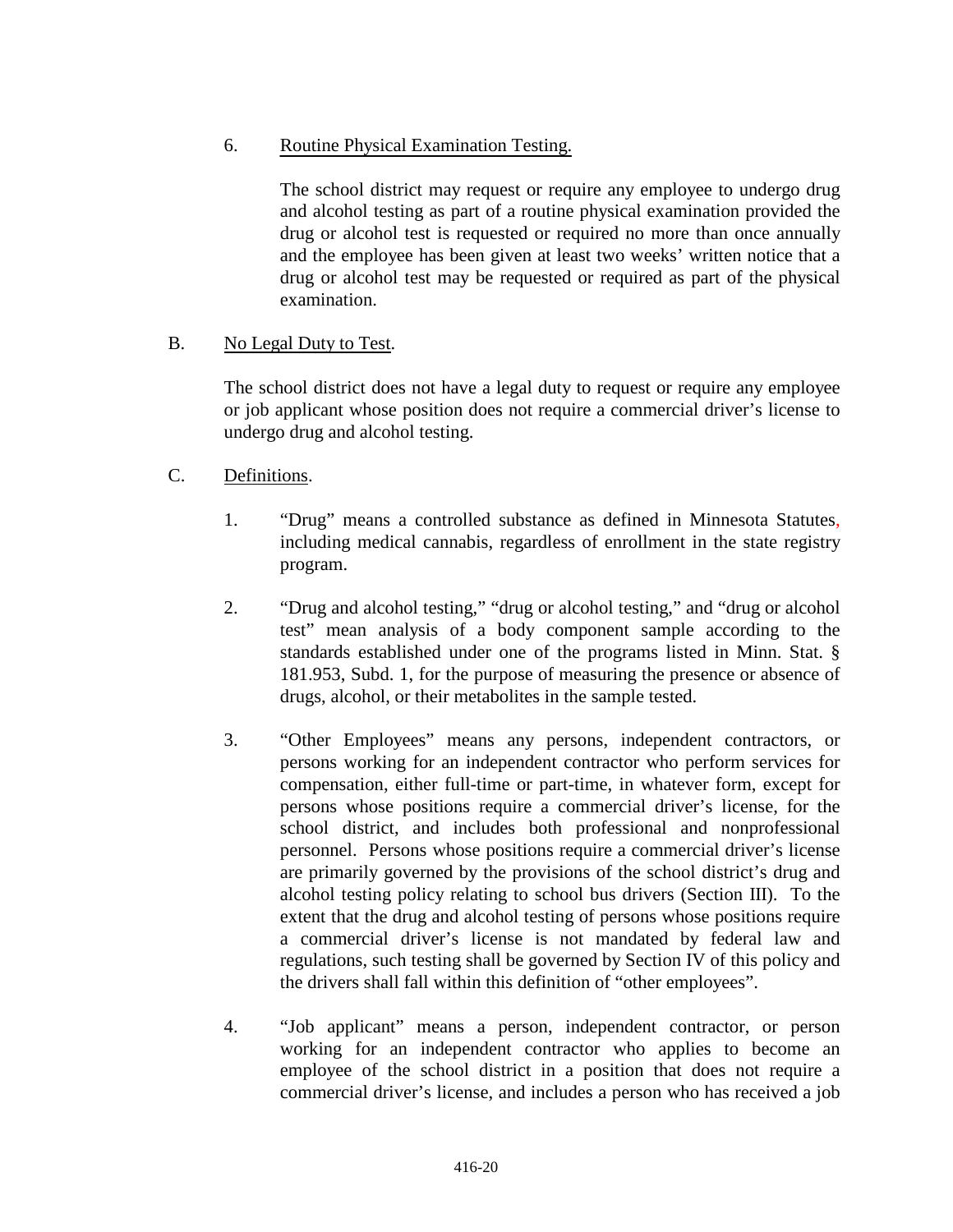offer made contingent on the person passing drug or alcohol testing. Job applicants for positions requiring a commercial driver's license are governed by the provisions of the school district's drug and alcohol testing policy relating to school bus drivers (Section III).

- 5. "Positive test result" means a finding of the presence of drugs, alcohol, or their metabolites in the sample tested in levels at or above the threshold detection levels contained in the standards of one of the programs listed in Minn. Stat. § 181.953, Subd. 1.
- 6. "Random selection basis" means a mechanism for selection of employees that:
	- a. results in an equal probability that any employee from a group of employees subject to the selection mechanism will be selected; and
	- b. does not give the school district discretion to waive the selection of any employee selected under the mechanism.
- 7. "Reasonable suspicion" means a basis for forming a belief based on specific facts and rational inferences drawn from those facts.
- 8. "Safety-sensitive position" means a job, including any supervisory or management position, in which an impairment caused by drug or alcohol usage would threaten the health or safety of any person.
- D. Right of Other Employee or Job Applicant to Refuse Drug and Alcohol Testing and Consequences of Such Refusal.
	- 1. Right of Other Employee or Job Applicant to Refuse Drug and Alcohol Testing.

Any employee or job applicant whose position does not require a commercial driver's license has the right to refuse drug and alcohol testing subject to the provisions contained in paragraphs 2 and 3 of this section D.

2. Consequences of an Employee's Refusal to Undergo Drug and Alcohol Testing.

Any employee in a position that does not require a commercial driver's license who refuses to undergo drug and alcohol testing in the circumstances set out in the Random Testing, Reasonable Suspicion Testing, and Treatment Program Testing provisions of this policy may be subject to disciplinary action, up to and including immediate discharge.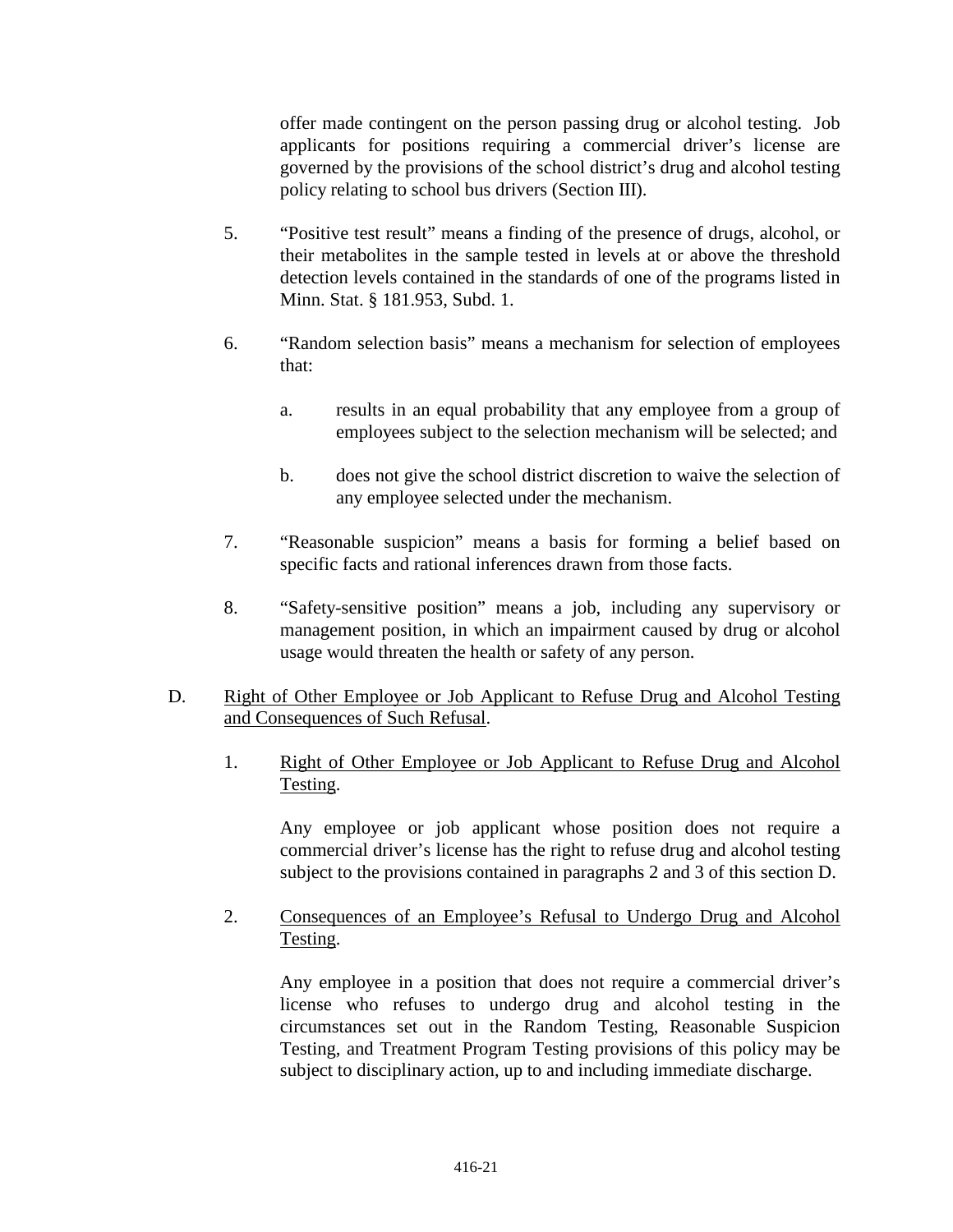## 3. Consequences of a Job Applicant's Refusal to Undergo Drug and Alcohol Testing.

Any job applicant for a position which does not require a commercial driver's license who refuses to undergo drug and alcohol testing pursuant to the Job Applicant Testing provision of this policy shall not be employed.

## E. Reliability and Fairness Safeguards.

1. Pretest Notice.

Before requesting an employee or job applicant whose position does not require a commercial driver's license to undergo drug or alcohol testing, the school district shall provide the employee or job applicant with a Pretest Notice in the form of Attachment E to this policy on which to (1) acknowledge that the employee or job applicant has received the school district's drug and alcohol testing policy.

## 2. Notice of Test Results.

Within three (3) working days after receipt of a test result report from the testing laboratory, the school district shall inform in writing an employee or job applicant who has undergone drug or alcohol testing of a negative test result on an initial screening test or of a negative or positive test result on a confirmatory test.

## 3. Notice of and Right to Test Result Report.

- a. If an employee or job applicant has a positive test result on a confirmatory test, the school district shall provide him or her with notice of the test results and at the same time, written notice of the right to explain the results and to submit additional information.
- b. The school district may request that the employee or job applicant indicate any over-the-counter or prescription medication that the individual is currently taking or has recently taken and any other information relevant to the reliability of, or explanation for, a positive test result.
- c. Within three (3) working days after notice of a positive test result on a confirmatory test, an employee or job applicant may submit information (in addition to any information already submitted) to the school district to explain that result.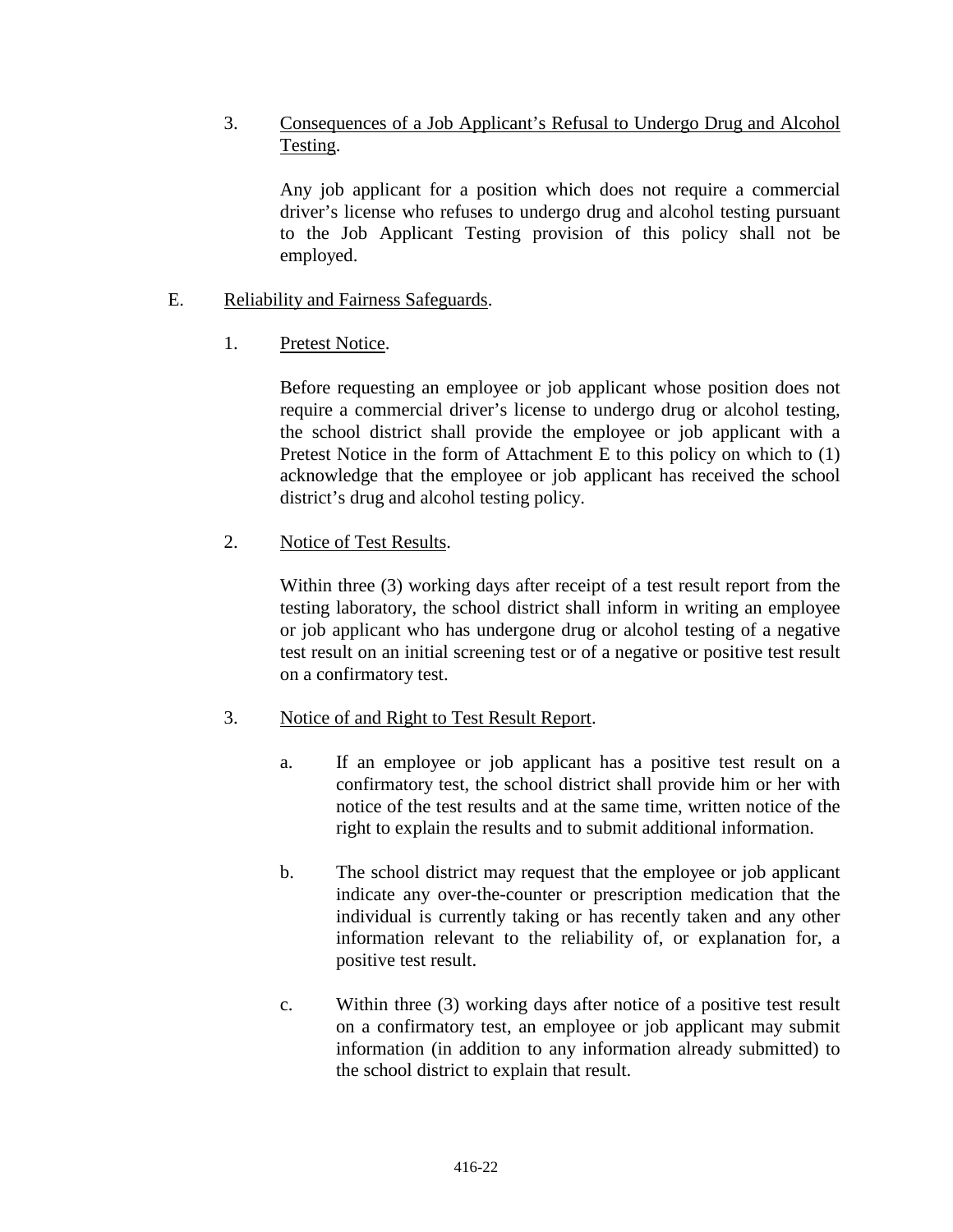- 4. Notice of and Right to Explain Positive Test Result.
	- a. In the case of a positive test result on a confirmatory test, the school district shall also, at the time of providing notice of the test results, provide written notice to inform an employee or job applicant of the right to explain the results and to submit additional information.
	- b. The school district may request that the employee or job applicant indicate any over-the-counter or prescription medication that the individual is currently taking or has recently taken and any other information relevant to the reliability of, or explanation for, a positive test result.
	- c. The employee may present verification of enrollment in the medical cannabis patient registry as part of the employee's explanation.
	- d. Within three (3) working days after notice of a positive test result on a confirmatory test, an employee or job applicant may submit information (in addition to any information already submitted), to the school district to explain that result.
- 5. Notice of and Right to Request Confirmatory Retests.
	- a. In the case of a positive test result on a confirmatory test, the school district shall also, at the time of providing notice of the test results, provide written notice to inform an employee or job applicant of the right to request a confirmatory retest of the original sample at the employee's or job applicant's own expense.
	- b. An employee or job applicant may request a confirmatory retest of the original sample at the employee's or job applicant's own expense after notice of a positive test result on a confirmatory test. Within five (5) working days after notice of the confirmatory test result, the employee or job applicant shall notify the school district in writing of the employee's or job applicant's intention to obtain a confirmatory retest. Within three (3) working days after receipt of the notice, the school district shall notify the original testing laboratory that the employee or job applicant has requested the laboratory to conduct the confirmatory retest or to transfer the sample to another laboratory licensed under Minn. Stat. § 181.953, Subd. 1, to conduct the confirmatory retest. The original testing laboratory shall ensure that appropriate chain-of-custody procedures are followed during transfer of the sample to the other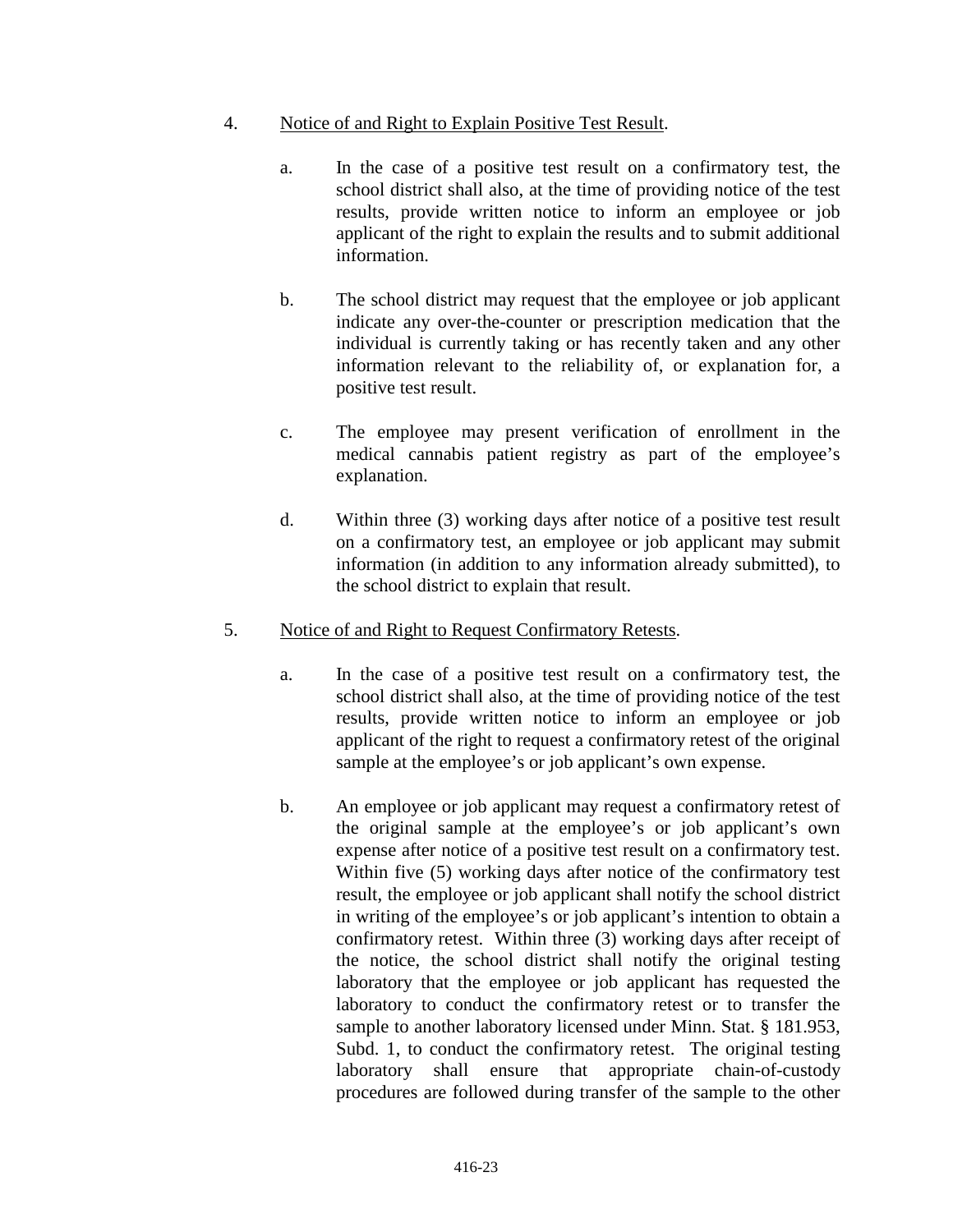laboratory. The confirmatory retest must use the same drug or alcohol threshold detection levels as used in the original confirmatory test. If the confirmatory retest does not confirm the original positive test result, no adverse personnel action based on the original confirmatory test may be taken against the employee or job applicant.

6. In the case of a positive test result on a confirmatory test, the school district shall also, at the time of providing notice of the test results, provide written notice to inform an employee or job applicant of other rights provided under sections F or G below, whichever is applicable.

Attachment F to this policy provides the Notices described in paragraphs 2 through 6 of this section E.

## F. Discharge and Discipline of Employees Whose Positions Do Not Require a Commercial Driver's License.

- 1. The school district may not discharge, discipline, discriminate against, request, or require rehabilitation of an employee on the basis of a positive test result from an initial screening test that has not been verified by a confirmatory test.
- 2. In the case of a positive test result on a confirmatory test, the employee shall be subject to discipline which includes, but is not limited to, immediate suspension without pay and immediate discharge, pursuant to the provisions of this policy.
- 3. The school district may not discharge an employee for whom a positive test result on a confirmatory test was the first such result for the employee on a drug or alcohol test requested by the school district, unless the following conditions have been met:
	- a. The school district has first given the employee an opportunity to participate in, at the employee's own expense or pursuant to coverage under an employee benefit plan, either a drug or alcohol counseling or rehabilitation program, whichever is more appropriate, as determined by the school district after consultation with a certified chemical use counselor or a physician trained in the diagnosis and treatment of chemical dependency; and
	- b. The employee has either refused to participate in the counseling or rehabilitation program or has failed to successfully complete the program, as evidenced by withdrawal from the program before its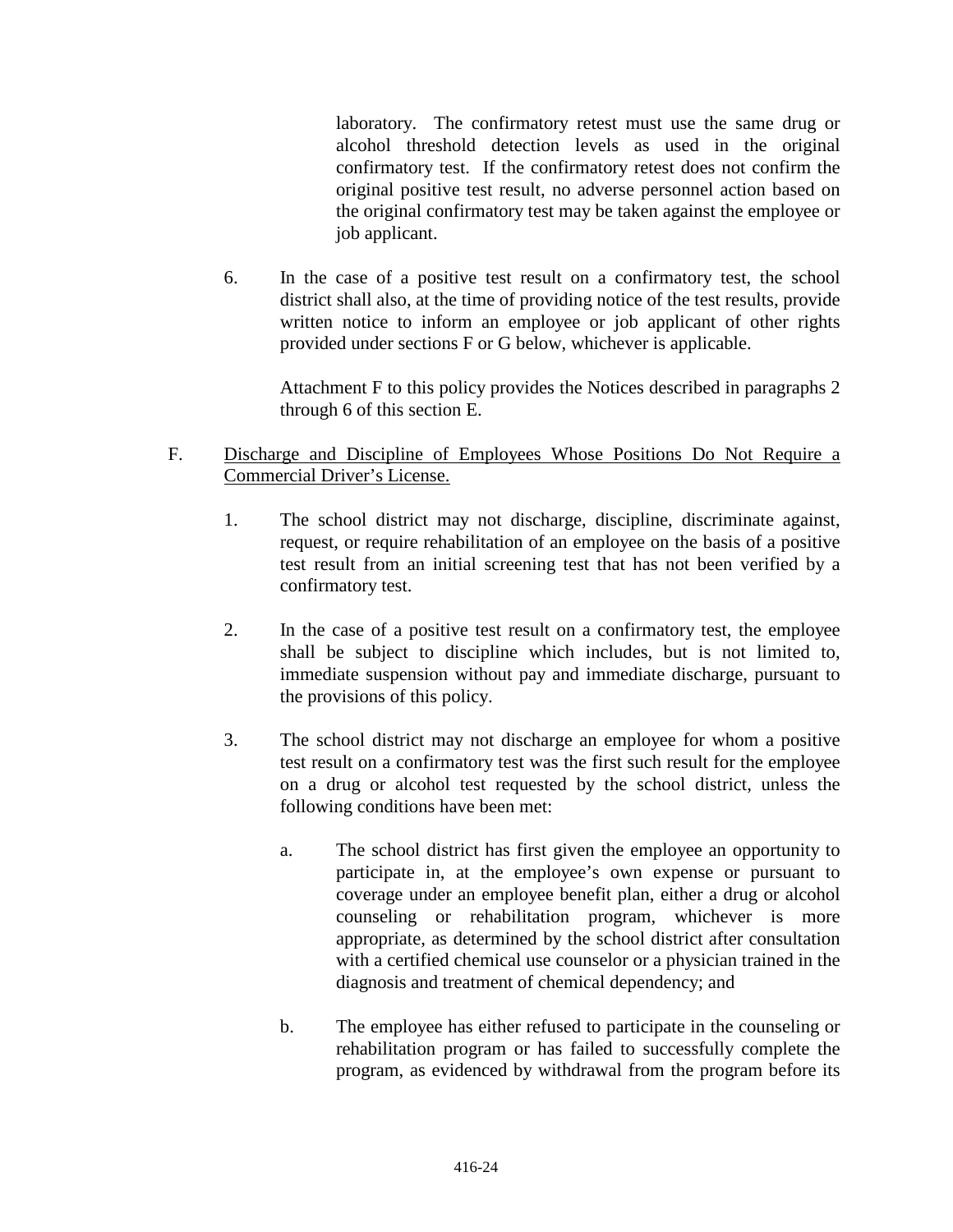completion or by a positive test result on a confirmatory test after completion of the program.

- 4. Notwithstanding paragraph 1, the school district may temporarily suspend the tested employee or transfer that employee to another position at the same rate of pay pending the outcome of the confirmatory test and, if requested, the confirmatory retest, provided the school district believes that it is reasonably necessary to protect the health or safety of the employee, co-employees or the public. An employee who has been suspended without pay must be reinstated with back pay if the outcome of the confirmatory test or requested confirmatory retest is negative.
- 5. The school district may not discharge, discipline, discriminate against, request, or require rehabilitation of an employee on the basis of medical history information or the employee's status as a patient enrolled in the medical cannabis registry program revealed to the school district, unless the employee was under an affirmative duty to provide the information before, upon, or after hire, or failing to do so would violate federal law or regulations or cause the school district to lose money or licensing-related benefit under federal law or regulations.
- 6. The school district may not discriminate against any employee in termination, discharge, or any term of condition of employment or otherwise penalize an employee based upon an employee registered patient's positive drug test for cannabis components or metabolites, unless the employee used, possessed, or was impaired by medical cannabis on school district property during the hours of employment.
- 7. An employee must be given access to information in the employee's personnel file relating to positive test result reports and other information acquired in the drug and alcohol testing process and conclusions drawn from and actions taken based on the reports or other acquired information.

## G. Withdrawal of Job Offer for an Applicant for a Position That Does Not Require a Commercial Driver's License.

If a job applicant has received a job offer made contingent on the applicant passing drug and alcohol testing, the school district may not withdraw the offer based on a positive test result from an initial screening test that has not been verified by a confirmatory test. In the case of a positive test result on a confirmatory test, the school district may withdraw the job offer.

H. Chain-of-Custody Procedures.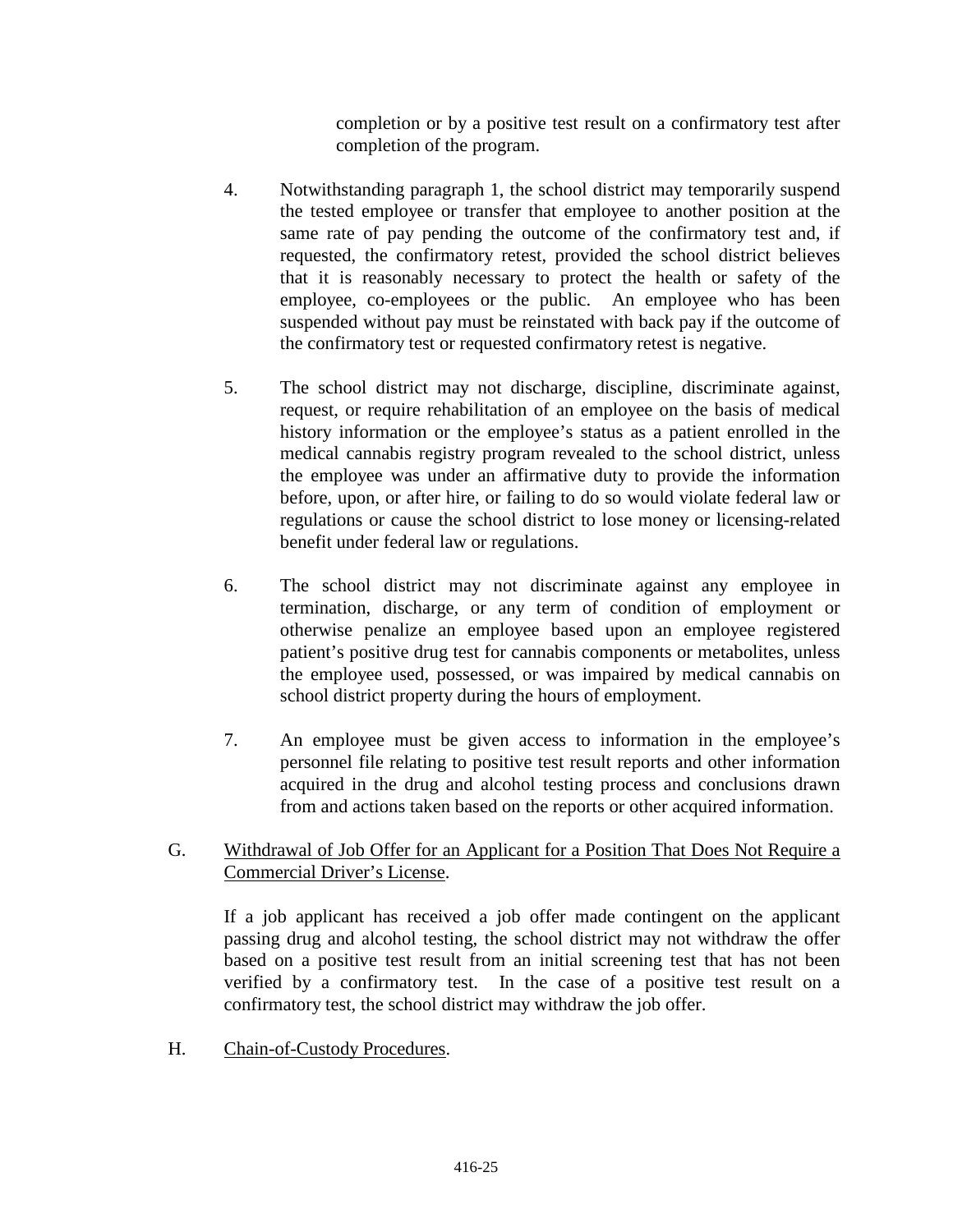The school district has established its own reliable chain-of-custody procedures to ensure proper record keeping, handling, labeling, and identification of the samples to be tested. The procedures require the following:

- 1. Possession of a sample must be traceable to the employee from whom the sample is collected, from the time the sample is collected through the time the sample is delivered to the laboratory;
- 2. The sample must always be in the possession of, must always be in view of, or must be placed in a secure area by a person authorized to handle the sample;
- 3. A sample must be accompanied by a written chain-of-custody record; and
- 4. Individuals relinquishing or accepting possession of the sample must record the time the possession of the sample was transferred and must sign and date the chain-of-custody record at the time of transfer.

### I. Privacy, Confidentiality and Privilege Safeguards.

1. Privacy Limitations.

A laboratory may only disclose to the school district test result data regarding the presence or absence of drugs, alcohol or their metabolites in a sample tested.

2. Confidentiality Limitations.

Test result reports and other information acquired in the drug or alcohol testing process are, with respect to employees and job applicants, private data on individuals as that phrase is defined in Minn. Stat. Ch. 13, and may not be disclosed by the school district or laboratory to another employer or to a third-party individual, governmental agency, or private organization without the written consent of the employee or job applicant tested.

3. Exceptions to Privacy and Confidentiality Disclosure Limitations.

Notwithstanding paragraphs 1 and 2, evidence of a positive test result on a confirmatory test may be: (1) used in an arbitration proceeding pursuant to a collective bargaining agreement, an administrative hearing under Minn. Stat. Ch. 43A or other applicable state or local law, or a judicial proceeding, provided that information is relevant to the hearing or proceeding; (2) disclosed to any federal agency or other unit of the United States government as required under federal law, regulation or order, or in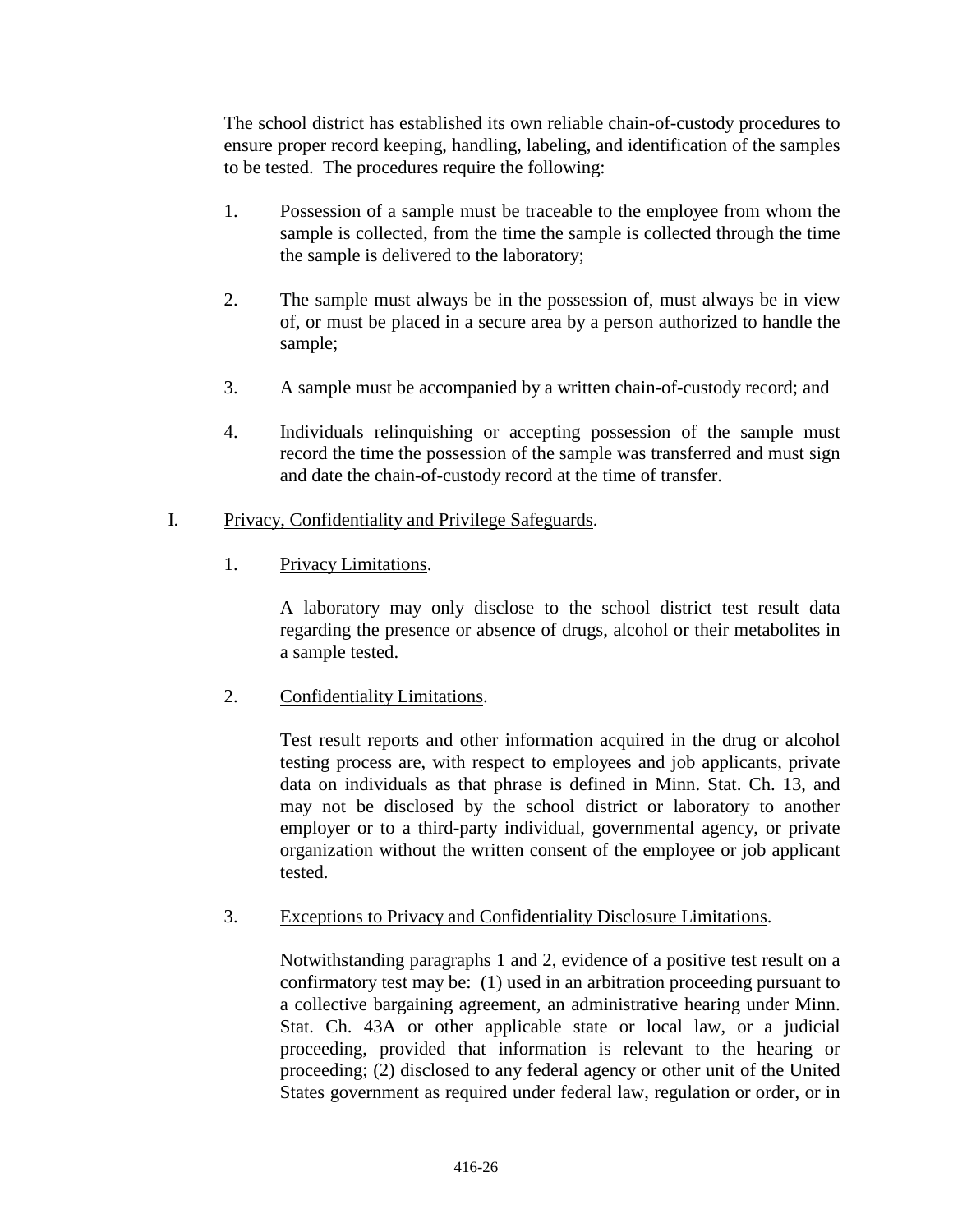accordance with compliance requirements of a federal government contract; and (3) disclosed to a substance abuse treatment facility for the purpose of evaluation or treatment of the employee.

4. Privilege.

Positive test results from the school district drug or alcohol testing program may not be used as evidence in a criminal action against the employee or job applicant tested.

J. Notice of Testing Policy to Affected Employees.

The school district shall provide written notice of this drug and alcohol testing policy to all affected employees upon adoption of the policy, to a previously nonaffected employee upon transfer to an affected position under the policy, and to a job applicant upon hire and before any testing of the applicant if the job offer is made contingent on the applicant passing drug and alcohol testing. Affected employees and applicants will acknowledge receipt of this written notice in the form of Attachment G to this policy.

# **V. POSTING**

The school district shall post notice in an appropriate and conspicuous location on school district premises that the school district has adopted a drug and alcohol testing policy and that copies of the policy are available for inspection during regular business hours by its employees or job applicants in the school district's personnel office or other suitable locations.

| <b>Legal References:</b> | Minn. Stat. Ch. 13 (Minnesota Government Data Practices Act)<br>Minn. Stat. Ch. 43A (State Personnel Management)<br>Minn. Stat. § 152.22 (Medical Cannabis: Definitions)<br>Minn. Stat. § 152.23 (Medical Cannabis: Limitations)<br>Minn. Stat. § 152.32 (Protections for Registry Program Participation)<br>Minn. Stat. §§ 181.950-181.957 (Drug and Alcohol Testing in the<br>Workplace)<br>Minn./Stat/ §221.031 (Motor Carrier Rules)<br>49 U.S.C. § 31306 (Omnibus Transportation Employee Testing Act of<br>1991) |
|--------------------------|------------------------------------------------------------------------------------------------------------------------------------------------------------------------------------------------------------------------------------------------------------------------------------------------------------------------------------------------------------------------------------------------------------------------------------------------------------------------------------------------------------------------|
| Cross-References:        | 49 U.S.C. § 521(b) (Civil and Criminal Penalties for Violations)<br>49 C.F.R. Parts 40 and 382 (Department of Transportation Rules<br>Implementing Omnibus Transportation Employee Testing Act of 1991)<br>MSBA Model Policy 403 (Discipline, Suspension and Dismissal of School<br>District Employees)                                                                                                                                                                                                                |